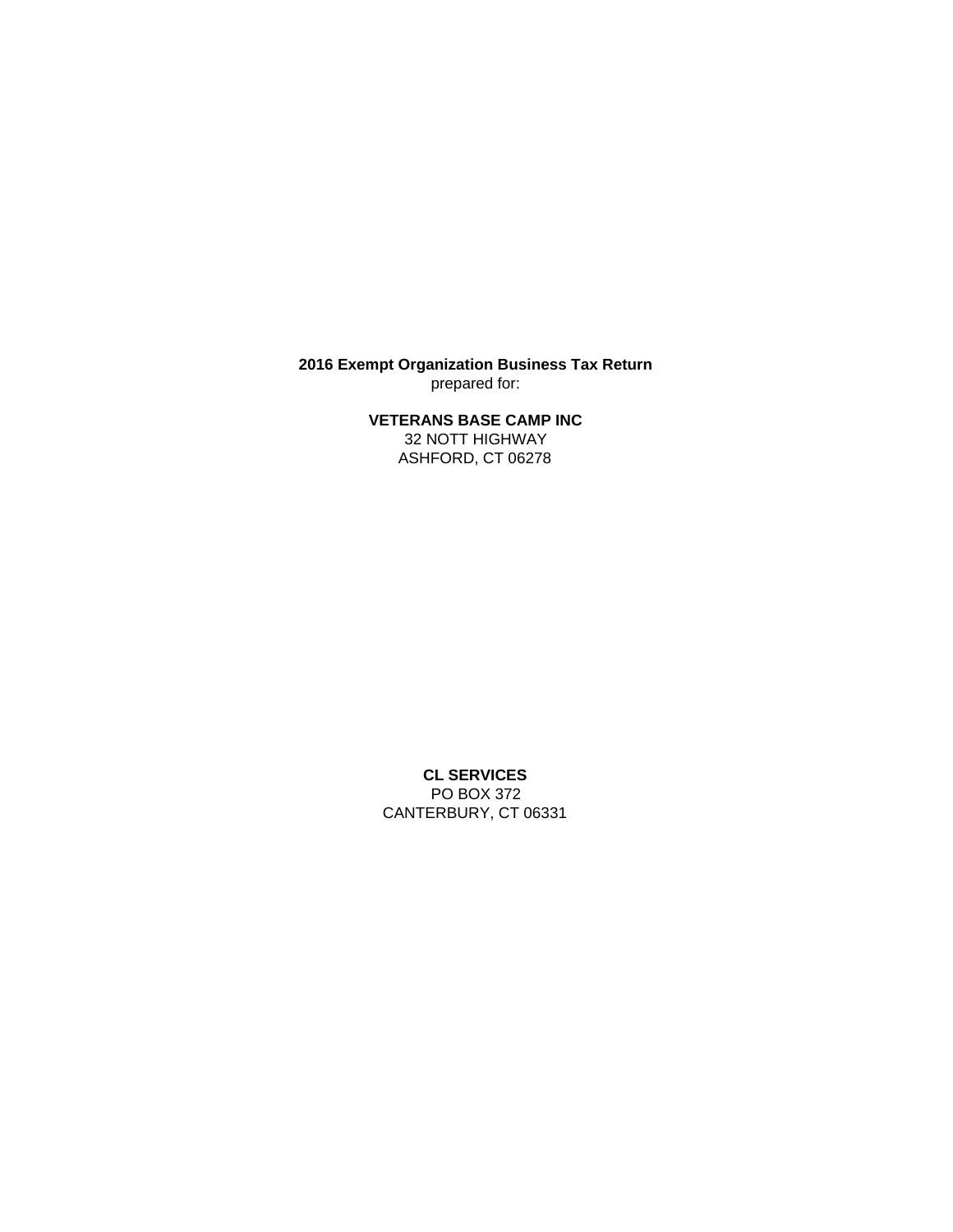|                                                                              |                                                                                                                                                                                                                          | <b>Return of Organization Exempt From Income Tax</b> | OMB No. 1545-1150                                                                                                                                                                                                             |                |                                                            |  |  |  |  |  |  |
|------------------------------------------------------------------------------|--------------------------------------------------------------------------------------------------------------------------------------------------------------------------------------------------------------------------|------------------------------------------------------|-------------------------------------------------------------------------------------------------------------------------------------------------------------------------------------------------------------------------------|----------------|------------------------------------------------------------|--|--|--|--|--|--|
| Form $990$ -EZ                                                               |                                                                                                                                                                                                                          |                                                      | Under section 501(c), 527, or 4947(a)(1) of the Internal Revenue Code<br>(except private foundations)                                                                                                                         | 2016           |                                                            |  |  |  |  |  |  |
|                                                                              | ► Do not enter social security numbers on this form as it may be made public.<br>Department of the Treasury<br>Information about Form 990-EZ and its instructions is at www.irs.gov/form990.<br>Internal Revenue Service |                                                      |                                                                                                                                                                                                                               |                |                                                            |  |  |  |  |  |  |
| For the 2016 calendar year, or tax year beginning<br>А<br>, 2016, and ending |                                                                                                                                                                                                                          |                                                      |                                                                                                                                                                                                                               |                |                                                            |  |  |  |  |  |  |
| в                                                                            |                                                                                                                                                                                                                          | Check if applicable:                                 | C Name of organization                                                                                                                                                                                                        |                | D Employer identification number                           |  |  |  |  |  |  |
|                                                                              |                                                                                                                                                                                                                          | Address change                                       | VETERANS BASE CAMP INC                                                                                                                                                                                                        |                | 46-2342141                                                 |  |  |  |  |  |  |
|                                                                              | Initial return                                                                                                                                                                                                           | Name change                                          | Number and street (or P.O. box, if mail is not delivered to street address)<br>Room/suite                                                                                                                                     | Е              | Telephone number                                           |  |  |  |  |  |  |
|                                                                              |                                                                                                                                                                                                                          | Final return/terminated                              | 32 NOTT HIGHWAY                                                                                                                                                                                                               |                | $(860)$ 477-1333                                           |  |  |  |  |  |  |
|                                                                              |                                                                                                                                                                                                                          | Amended return                                       | City or town, state or province, country, and ZIP or foreign postal code                                                                                                                                                      |                |                                                            |  |  |  |  |  |  |
|                                                                              |                                                                                                                                                                                                                          | Application pending                                  | 06278<br>ASHFORD<br>СT                                                                                                                                                                                                        |                | <b>F</b> Group Exemption<br>Number                         |  |  |  |  |  |  |
| G                                                                            |                                                                                                                                                                                                                          | <b>Accounting Method:</b>                            | Accrual<br>X Cash<br>Other (specify) $\blacktriangleright$                                                                                                                                                                    |                | H Check $\blacktriangleright$   if the organization is not |  |  |  |  |  |  |
|                                                                              |                                                                                                                                                                                                                          | Website: $\blacktriangleright$                       | veteransbasecamp.org                                                                                                                                                                                                          |                | required to attach Schedule B                              |  |  |  |  |  |  |
|                                                                              |                                                                                                                                                                                                                          |                                                      | Tax-exempt status (check only one) $-\sqrt{X}$ 501(c)(3)<br>527<br>$501(c)$ (<br>4947(a)(1) or<br>) $\blacktriangleleft$ (insert no.)                                                                                         |                | (Form 990, 990-EZ, or 990-PF).                             |  |  |  |  |  |  |
| Κ                                                                            |                                                                                                                                                                                                                          | Form of organization:                                | $\overline{X}$ Corporation<br>Trust<br>Association<br>Other                                                                                                                                                                   |                |                                                            |  |  |  |  |  |  |
|                                                                              |                                                                                                                                                                                                                          |                                                      | Add lines 5b, 6c, and 7b to line 9 to determine gross receipts. If gross receipts are \$200,000 or more, or if total                                                                                                          |                |                                                            |  |  |  |  |  |  |
|                                                                              |                                                                                                                                                                                                                          |                                                      |                                                                                                                                                                                                                               |                | 10,501.                                                    |  |  |  |  |  |  |
|                                                                              | Part I                                                                                                                                                                                                                   |                                                      | Revenue, Expenses, and Changes in Net Assets or Fund Balances (see the instructions for Part I)                                                                                                                               |                |                                                            |  |  |  |  |  |  |
|                                                                              |                                                                                                                                                                                                                          |                                                      |                                                                                                                                                                                                                               |                | $\mathbf{X}$                                               |  |  |  |  |  |  |
|                                                                              | 1                                                                                                                                                                                                                        |                                                      |                                                                                                                                                                                                                               | $\mathbf{1}$   | 10,501.                                                    |  |  |  |  |  |  |
|                                                                              | 2                                                                                                                                                                                                                        |                                                      |                                                                                                                                                                                                                               | $\overline{2}$ |                                                            |  |  |  |  |  |  |
|                                                                              | 3                                                                                                                                                                                                                        |                                                      |                                                                                                                                                                                                                               | 3              |                                                            |  |  |  |  |  |  |
|                                                                              | 4                                                                                                                                                                                                                        |                                                      |                                                                                                                                                                                                                               | 4              |                                                            |  |  |  |  |  |  |
|                                                                              |                                                                                                                                                                                                                          |                                                      | 5 a Gross amount from sale of assets other than inventory<br>5a                                                                                                                                                               |                |                                                            |  |  |  |  |  |  |
|                                                                              |                                                                                                                                                                                                                          |                                                      | 5 <sub>b</sub>                                                                                                                                                                                                                |                |                                                            |  |  |  |  |  |  |
|                                                                              | 6                                                                                                                                                                                                                        |                                                      | c Gain or (loss) from sale of assets other than inventory (Subtract line 5b from line 5a).<br>Gaming and fundraising events                                                                                                   | 5 c            |                                                            |  |  |  |  |  |  |
|                                                                              |                                                                                                                                                                                                                          |                                                      | 6a<br><b>a</b> Gross income from gaming (attach Schedule G if greater than \$15,000)                                                                                                                                          |                |                                                            |  |  |  |  |  |  |
|                                                                              |                                                                                                                                                                                                                          |                                                      | of contributions<br><b>b</b> Gross income from fundraising events (not including                                                                                                                                              |                |                                                            |  |  |  |  |  |  |
| ロマロヘロス<br>Ė                                                                  |                                                                                                                                                                                                                          |                                                      | from fundraising events reported on line 1) (attach Schedule G if the sum<br>of such gross income and contributions exceeds \$15,000)<br>6b                                                                                   |                |                                                            |  |  |  |  |  |  |
|                                                                              |                                                                                                                                                                                                                          |                                                      | c Less: direct expenses from gaming and fundraising events $\cdots$ ,<br>6 c                                                                                                                                                  |                |                                                            |  |  |  |  |  |  |
|                                                                              |                                                                                                                                                                                                                          |                                                      | d Net income or (loss) from gaming and fundraising events (add lines 6a and<br>6b and subtract line $6c$ $\ldots$ $\ldots$ $\ldots$ $\ldots$ $\ldots$ $\ldots$                                                                | 6 d            |                                                            |  |  |  |  |  |  |
|                                                                              |                                                                                                                                                                                                                          |                                                      | 7a Gross sales of inventory, less returns and allowances 7a                                                                                                                                                                   |                |                                                            |  |  |  |  |  |  |
|                                                                              |                                                                                                                                                                                                                          |                                                      | 7 <sub>b</sub>                                                                                                                                                                                                                |                |                                                            |  |  |  |  |  |  |
|                                                                              |                                                                                                                                                                                                                          |                                                      |                                                                                                                                                                                                                               | 7 с            |                                                            |  |  |  |  |  |  |
|                                                                              | 8                                                                                                                                                                                                                        |                                                      |                                                                                                                                                                                                                               | 8              |                                                            |  |  |  |  |  |  |
|                                                                              | 9                                                                                                                                                                                                                        |                                                      |                                                                                                                                                                                                                               | 9              | 10,501.                                                    |  |  |  |  |  |  |
|                                                                              | 10                                                                                                                                                                                                                       |                                                      |                                                                                                                                                                                                                               | 10             |                                                            |  |  |  |  |  |  |
|                                                                              | 11                                                                                                                                                                                                                       |                                                      | Benefits paid to or for members excession contained and contained a series of the series of the series of the series of the series of the series of the series of the series of the series of the series of the series of the | 11             |                                                            |  |  |  |  |  |  |
| E<br>X<br>P                                                                  | 12                                                                                                                                                                                                                       |                                                      |                                                                                                                                                                                                                               | 12             |                                                            |  |  |  |  |  |  |
|                                                                              | 13                                                                                                                                                                                                                       |                                                      |                                                                                                                                                                                                                               | 13             |                                                            |  |  |  |  |  |  |
| E<br>N                                                                       | 14                                                                                                                                                                                                                       |                                                      |                                                                                                                                                                                                                               | 14             |                                                            |  |  |  |  |  |  |
| S<br>E                                                                       | 15                                                                                                                                                                                                                       |                                                      | Printing, publications, postage, and shipping $\ldots \ldots \ldots \ldots \ldots \ldots \ldots \ldots \ldots \ldots \ldots \ldots \ldots$                                                                                    | 15             |                                                            |  |  |  |  |  |  |
|                                                                              | 16                                                                                                                                                                                                                       |                                                      |                                                                                                                                                                                                                               | 16             | 4,941.                                                     |  |  |  |  |  |  |
|                                                                              | 17                                                                                                                                                                                                                       |                                                      | Total expenses. Add lines 10 through 16 (a) and a series and a series of the series of the series of the series of the series of the series of the series of the series of the series of the series of the series of the seri | 17             | 4,941.                                                     |  |  |  |  |  |  |
|                                                                              | 18                                                                                                                                                                                                                       |                                                      |                                                                                                                                                                                                                               | 18             | 5,560.                                                     |  |  |  |  |  |  |
|                                                                              | 19                                                                                                                                                                                                                       |                                                      | Net assets or fund balances at beginning of year (from line 27, column (A)) (must agree with end-of-year                                                                                                                      | 19             |                                                            |  |  |  |  |  |  |
| s                                                                            | 20                                                                                                                                                                                                                       |                                                      |                                                                                                                                                                                                                               | 20             |                                                            |  |  |  |  |  |  |
|                                                                              | 21                                                                                                                                                                                                                       |                                                      |                                                                                                                                                                                                                               | 21             | 5,560.                                                     |  |  |  |  |  |  |
|                                                                              |                                                                                                                                                                                                                          |                                                      | BAA For Paperwork Reduction Act Notice, see the separate instructions.                                                                                                                                                        |                | Form 990-EZ (2016)                                         |  |  |  |  |  |  |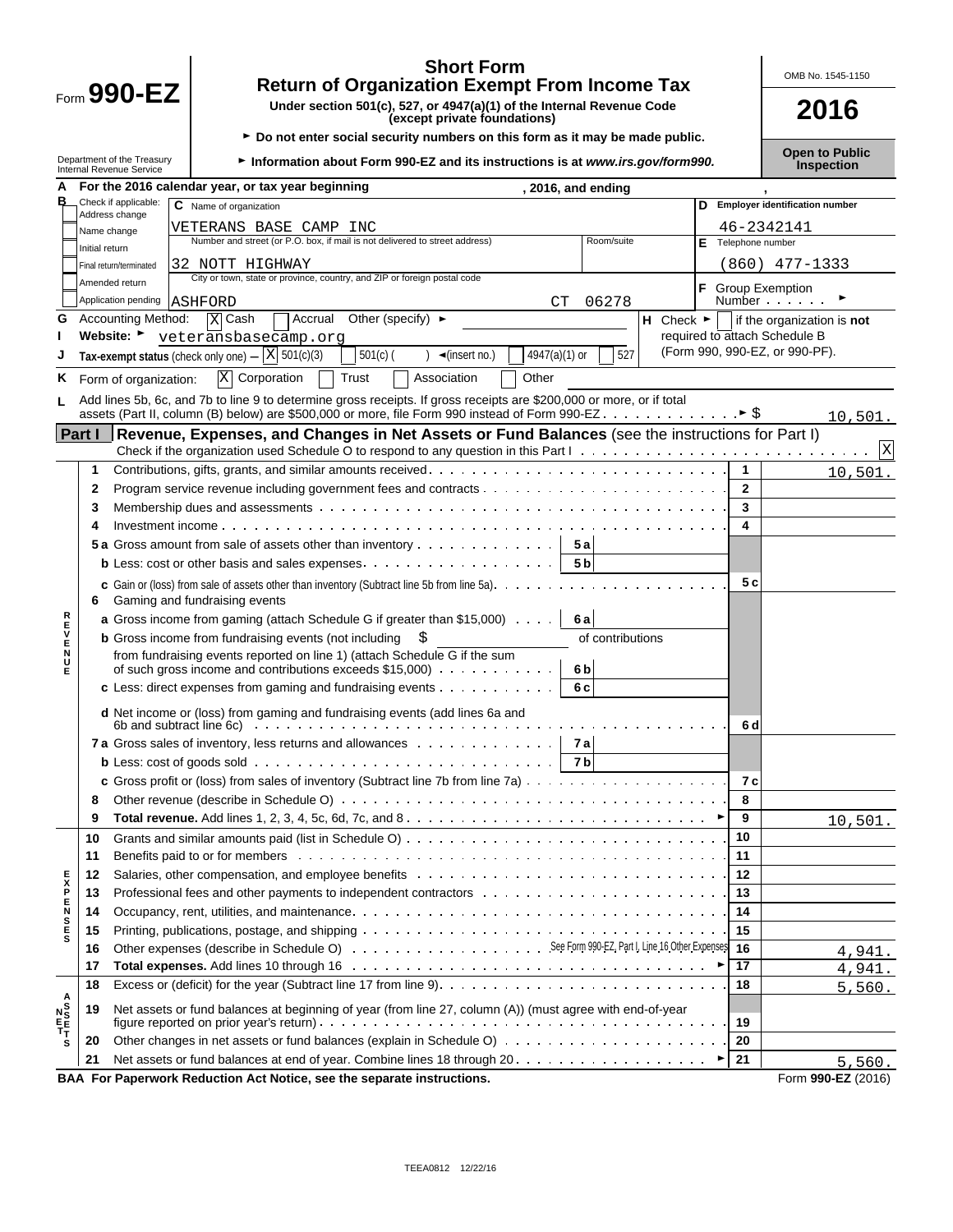| Form 990-EZ (2016) VETERANS BASE CAMP INC                                                                                                                                                                                                                                                                                                                                                                      |                                                                                                                                   |                                                      |                                                                                  |      | Page 2<br>46-2342141                                                                             |
|----------------------------------------------------------------------------------------------------------------------------------------------------------------------------------------------------------------------------------------------------------------------------------------------------------------------------------------------------------------------------------------------------------------|-----------------------------------------------------------------------------------------------------------------------------------|------------------------------------------------------|----------------------------------------------------------------------------------|------|--------------------------------------------------------------------------------------------------|
| <b>Part II   Balance Sheets</b> (see the instructions for Part II)                                                                                                                                                                                                                                                                                                                                             |                                                                                                                                   |                                                      |                                                                                  |      |                                                                                                  |
|                                                                                                                                                                                                                                                                                                                                                                                                                |                                                                                                                                   |                                                      | (A) Beginning of year                                                            |      | (B) End of year                                                                                  |
| 22                                                                                                                                                                                                                                                                                                                                                                                                             |                                                                                                                                   |                                                      | 0.                                                                               | 22   | 5,560.                                                                                           |
| 23                                                                                                                                                                                                                                                                                                                                                                                                             |                                                                                                                                   |                                                      | 0                                                                                | 23   | 0.                                                                                               |
| 24                                                                                                                                                                                                                                                                                                                                                                                                             |                                                                                                                                   |                                                      | $\Omega$                                                                         | 24   | $\Omega$ .                                                                                       |
| 25                                                                                                                                                                                                                                                                                                                                                                                                             |                                                                                                                                   |                                                      |                                                                                  | 25   | 5,560.                                                                                           |
| 26                                                                                                                                                                                                                                                                                                                                                                                                             |                                                                                                                                   |                                                      | $\Omega$                                                                         | 26   | $\Omega$ .                                                                                       |
| 27                                                                                                                                                                                                                                                                                                                                                                                                             | Net assets or fund balances (line 27 of column (B) must agree with line 21) $\ldots \ldots$                                       |                                                      |                                                                                  | 27   | 5,560.                                                                                           |
| Part III                                                                                                                                                                                                                                                                                                                                                                                                       | Statement of Program Service Accomplishments (see the instructions for Part III)                                                  |                                                      |                                                                                  |      | <b>Expenses</b>                                                                                  |
|                                                                                                                                                                                                                                                                                                                                                                                                                | Check if the organization used Schedule O to respond to any question in this Part III.                                            |                                                      |                                                                                  |      |                                                                                                  |
| What is the organization's primary exempt purpose? EDUCATION AND SUPPORT OF VETERANS AND FIRST RESPONDERS<br>Describe the organization's program service accomplishments for each of its three largest program services, as<br>measured by expenses. In a clear and concise manner, describe the services provided, the number of persons<br>benefited, and other relevant information for each program title. |                                                                                                                                   |                                                      |                                                                                  |      | (Required for section 501<br>$(c)(3)$ and $501(c)(4)$<br>organizations, optional<br>for others.) |
| 28                                                                                                                                                                                                                                                                                                                                                                                                             | WORKING WITH VETERANS TO IDENTIFY, ACCESS AND SECURE<br><u>WHAT IS NECESSARY FOR THE VETERANS TO ACHIEVE THEIR GOAL ____</u>      |                                                      |                                                                                  |      |                                                                                                  |
| (Grants \$                                                                                                                                                                                                                                                                                                                                                                                                     | $\overline{0}$ ) If this amount includes foreign grants, check here $\overline{1}$                                                |                                                      |                                                                                  | 28 a | 4,912.                                                                                           |
| 29                                                                                                                                                                                                                                                                                                                                                                                                             |                                                                                                                                   |                                                      |                                                                                  |      |                                                                                                  |
|                                                                                                                                                                                                                                                                                                                                                                                                                | ) If this amount includes foreign grants, check here                                                                              |                                                      |                                                                                  |      |                                                                                                  |
| (Grants \$<br>30                                                                                                                                                                                                                                                                                                                                                                                               |                                                                                                                                   |                                                      |                                                                                  | 29a  |                                                                                                  |
|                                                                                                                                                                                                                                                                                                                                                                                                                |                                                                                                                                   |                                                      |                                                                                  |      |                                                                                                  |
| (Grants <b>☆</b>                                                                                                                                                                                                                                                                                                                                                                                               | If this amount includes foreign grants, check here                                                                                |                                                      |                                                                                  | 30a  |                                                                                                  |
| 31                                                                                                                                                                                                                                                                                                                                                                                                             | ) If this amount includes foreign grants, check here ▶                                                                            |                                                      |                                                                                  | 31a  |                                                                                                  |
| (Grants \$<br>32                                                                                                                                                                                                                                                                                                                                                                                               |                                                                                                                                   |                                                      |                                                                                  | 32   |                                                                                                  |
|                                                                                                                                                                                                                                                                                                                                                                                                                |                                                                                                                                   |                                                      |                                                                                  |      | 4,912.                                                                                           |
| Part IV   List of Officers, Directors, Trustees, and Key Employees (list each one even if not compensated - see the instructions for Part IV)                                                                                                                                                                                                                                                                  |                                                                                                                                   |                                                      |                                                                                  |      |                                                                                                  |
| (a) Name and title                                                                                                                                                                                                                                                                                                                                                                                             | Check if the organization used Schedule O to respond to any question in this Part IV.<br>(b) Average hours per<br>week devoted to | (c) Reportable compensation<br>(Forms W-2/1099-MISC) | (d) Health benefits,<br>contributions to employee<br>benefit plans, and deferred |      | (e) Estimated amount of<br>other compensation                                                    |
|                                                                                                                                                                                                                                                                                                                                                                                                                | position                                                                                                                          | (if not paid, enter -0-)                             | compensation                                                                     |      |                                                                                                  |
| DARRELL CHALOULT                                                                                                                                                                                                                                                                                                                                                                                               |                                                                                                                                   |                                                      |                                                                                  |      |                                                                                                  |
| CHAIRMAN/CEO                                                                                                                                                                                                                                                                                                                                                                                                   | 24.00                                                                                                                             |                                                      | 0                                                                                | 0    | 0.                                                                                               |
| BRUCE MANEELEY<br>PRODUCT DEVELOPMENT CHAIR                                                                                                                                                                                                                                                                                                                                                                    | 8.00                                                                                                                              |                                                      | 0                                                                                | 0    | 0.                                                                                               |
| <u>JOHN CIANCI</u>                                                                                                                                                                                                                                                                                                                                                                                             |                                                                                                                                   |                                                      |                                                                                  |      |                                                                                                  |
| SECRETARY/TREASURER                                                                                                                                                                                                                                                                                                                                                                                            | 16.00                                                                                                                             |                                                      | 0                                                                                | 0    | 0.                                                                                               |
|                                                                                                                                                                                                                                                                                                                                                                                                                |                                                                                                                                   |                                                      |                                                                                  |      |                                                                                                  |
|                                                                                                                                                                                                                                                                                                                                                                                                                |                                                                                                                                   |                                                      |                                                                                  |      |                                                                                                  |
|                                                                                                                                                                                                                                                                                                                                                                                                                |                                                                                                                                   |                                                      |                                                                                  |      |                                                                                                  |
|                                                                                                                                                                                                                                                                                                                                                                                                                |                                                                                                                                   |                                                      |                                                                                  |      |                                                                                                  |
|                                                                                                                                                                                                                                                                                                                                                                                                                |                                                                                                                                   |                                                      |                                                                                  |      |                                                                                                  |
|                                                                                                                                                                                                                                                                                                                                                                                                                |                                                                                                                                   |                                                      |                                                                                  |      |                                                                                                  |
|                                                                                                                                                                                                                                                                                                                                                                                                                |                                                                                                                                   |                                                      |                                                                                  |      |                                                                                                  |
|                                                                                                                                                                                                                                                                                                                                                                                                                |                                                                                                                                   |                                                      |                                                                                  |      |                                                                                                  |
|                                                                                                                                                                                                                                                                                                                                                                                                                |                                                                                                                                   |                                                      |                                                                                  |      |                                                                                                  |
|                                                                                                                                                                                                                                                                                                                                                                                                                |                                                                                                                                   |                                                      |                                                                                  |      |                                                                                                  |
|                                                                                                                                                                                                                                                                                                                                                                                                                |                                                                                                                                   |                                                      |                                                                                  |      |                                                                                                  |
|                                                                                                                                                                                                                                                                                                                                                                                                                |                                                                                                                                   |                                                      |                                                                                  |      |                                                                                                  |
|                                                                                                                                                                                                                                                                                                                                                                                                                |                                                                                                                                   |                                                      |                                                                                  |      |                                                                                                  |
|                                                                                                                                                                                                                                                                                                                                                                                                                |                                                                                                                                   |                                                      |                                                                                  |      |                                                                                                  |
| <b>BAA</b>                                                                                                                                                                                                                                                                                                                                                                                                     | TEEA0812 12/22/16                                                                                                                 |                                                      |                                                                                  |      | Form 990-EZ (2016)                                                                               |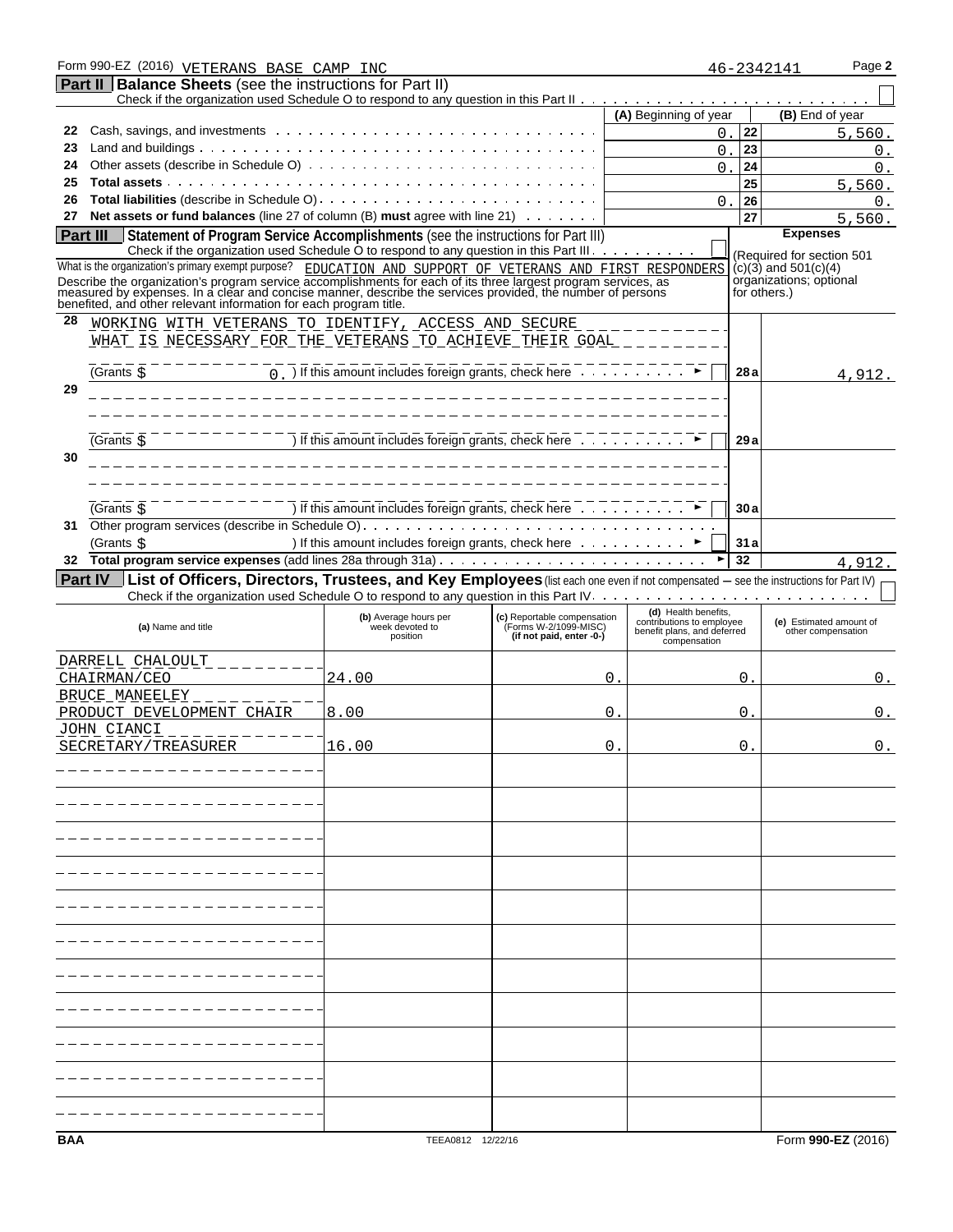|     | Form 990-EZ (2016) VETERANS BASE CAMP INC<br>46-2342141                                                                                                                                                                                                                                                                                                                                                                                                                                                                                             |                 |            | Page 3                  |
|-----|-----------------------------------------------------------------------------------------------------------------------------------------------------------------------------------------------------------------------------------------------------------------------------------------------------------------------------------------------------------------------------------------------------------------------------------------------------------------------------------------------------------------------------------------------------|-----------------|------------|-------------------------|
|     | Part V Other Information (Note the Schedule A and personal benefit contract statement requirements in<br>the instructions for Part V) Check if the organization used Schedule O to respond to any question in this Part V                                                                                                                                                                                                                                                                                                                           |                 |            | $\overline{\mathbf{X}}$ |
| 33. | Did the organization engage in any significant activity not previously reported to the IRS?                                                                                                                                                                                                                                                                                                                                                                                                                                                         |                 | <b>Yes</b> | <b>No</b>               |
|     |                                                                                                                                                                                                                                                                                                                                                                                                                                                                                                                                                     | 33              |            | Χ                       |
| 34  | Were any significant changes made to the organizing or governing documents? If 'Yes,' attach a conformed copy of the amended documents if they reflect                                                                                                                                                                                                                                                                                                                                                                                              |                 |            |                         |
|     |                                                                                                                                                                                                                                                                                                                                                                                                                                                                                                                                                     | 34              |            | X                       |
|     | 35 a Did the organization have unrelated business gross income of \$1,000 or more during the year from business activities                                                                                                                                                                                                                                                                                                                                                                                                                          |                 |            |                         |
|     |                                                                                                                                                                                                                                                                                                                                                                                                                                                                                                                                                     | 35 a            |            | Χ                       |
|     | <b>b</b> If 'Yes,' to line 35a, has the organization filed a Form 990-T for the year? If 'No,' provide an explanation in Schedule $0 \ldots$ .                                                                                                                                                                                                                                                                                                                                                                                                      | 35 b            |            |                         |
|     | c Was the organization a section 501(c)(4), 501(c)(5), or 501(c)(6) organization subject to section 6033(e) notice,                                                                                                                                                                                                                                                                                                                                                                                                                                 | 35c             |            | Χ                       |
|     | 36 Did the organization undergo a liquidation, dissolution, termination, or significant                                                                                                                                                                                                                                                                                                                                                                                                                                                             |                 |            |                         |
|     |                                                                                                                                                                                                                                                                                                                                                                                                                                                                                                                                                     | 36              |            | Χ                       |
|     | 37 a Enter amount of political expenditures, direct or indirect, as described in the instructions $\ldots$ $\blacktriangleright$ 37 a                                                                                                                                                                                                                                                                                                                                                                                                               |                 |            |                         |
|     |                                                                                                                                                                                                                                                                                                                                                                                                                                                                                                                                                     | 37 <sub>b</sub> |            | Χ                       |
|     | 38 a Did the organization borrow from, or make any loans to, any officer, director, trustee, or key employee or were<br>any such loans made in a prior year and still outstanding at the end of the tax year covered by this return?                                                                                                                                                                                                                                                                                                                | 38a             |            | X                       |
|     | <b>b</b> If 'Yes,' complete Schedule L, Part II and enter the total<br>38 <sub>b</sub>                                                                                                                                                                                                                                                                                                                                                                                                                                                              |                 |            |                         |
|     | 39 Section 501(c)(7) organizations. Enter:                                                                                                                                                                                                                                                                                                                                                                                                                                                                                                          |                 |            |                         |
|     | 39a                                                                                                                                                                                                                                                                                                                                                                                                                                                                                                                                                 |                 |            |                         |
|     | 39 <sub>b</sub><br><b>b</b> Gross receipts, included on line 9, for public use of club facilities                                                                                                                                                                                                                                                                                                                                                                                                                                                   |                 |            |                         |
|     | 40 a Section 501(c)(3) organizations. Enter amount of tax imposed on the organization during the year under:                                                                                                                                                                                                                                                                                                                                                                                                                                        |                 |            |                         |
|     | section 4911 ▶<br>; section 4912<br>: section 4955 $\blacktriangleright$                                                                                                                                                                                                                                                                                                                                                                                                                                                                            |                 |            |                         |
|     | <b>b</b> Section 501(c)(3), $\frac{501(c)(4)}{2}$ , and $\frac{501(c)(29)}{2}$ organizations. Did the organization engage in any section 4958 excess                                                                                                                                                                                                                                                                                                                                                                                                |                 |            |                         |
|     | benefit transaction during the year, or did it engage in an excess benefit transaction in a prior year that has not been                                                                                                                                                                                                                                                                                                                                                                                                                            | 40 b            |            | Χ                       |
|     | c Section 501(c)(3), 501(c)(4), and 501(c)(29) organizations. Enter amount of tax imposed on organization                                                                                                                                                                                                                                                                                                                                                                                                                                           |                 |            |                         |
|     | managers or disqualified persons during the year under sections 4912, 4955, and 4958. ►                                                                                                                                                                                                                                                                                                                                                                                                                                                             |                 |            |                         |
|     | d Section 501(c)(3), 501(c)(4), and 501(c)(29) organizations. Enter amount of tax on line 40c reimbursed                                                                                                                                                                                                                                                                                                                                                                                                                                            |                 |            |                         |
|     | e All organizations. At any time during the tax year, was the organization a party to a prohibited tax                                                                                                                                                                                                                                                                                                                                                                                                                                              | 40 e            |            | Χ                       |
| 41. | List the states with which a copy of this return is filed Connecticut                                                                                                                                                                                                                                                                                                                                                                                                                                                                               |                 |            |                         |
|     | 42 a The organization's<br>books are in care of<br>Telephone no. $\blacktriangleright$ (860) 477-1333<br>JOHN CIANCI<br>_____________________<br>$ZIP + 4$<br>06278<br>Located at > 32 NOTT HIGHWAY<br>CA<br>----------ASHFORD<br><b>b</b> At any time during the calendar year, did the organization have an interest in or a signature or other authority over a<br>financial account in a foreign country (such as a bank account, securities account, or other financial account)? $\cdots$<br>If 'Yes,' enter the name of the foreign country: | 42 bl           | Yes        | No<br>Χ                 |
|     | See the instructions for exceptions and filing requirements for FinCEN Form 114, Report of Foreign Bank and Financial Accounts (FBAR).                                                                                                                                                                                                                                                                                                                                                                                                              |                 |            | Χ                       |
|     | c At any time during the calendar year, did the organization maintain an office outside the United States?<br>If 'Yes,' enter the name of the foreign country:                                                                                                                                                                                                                                                                                                                                                                                      | 42 c            |            |                         |

| 43.<br>and enter the amount of tax-exempt interest received or accrued during the tax year $\dots \dots \dots \dots$                                                                                                              |                 |     |     |  |  |
|-----------------------------------------------------------------------------------------------------------------------------------------------------------------------------------------------------------------------------------|-----------------|-----|-----|--|--|
|                                                                                                                                                                                                                                   |                 | Yes | No. |  |  |
| 44 a Did the organization maintain any donor advised funds during the year? If 'Yes,' Form 990 must be completed instead                                                                                                          | 44 a            |     | X   |  |  |
| <b>b</b> Did the organization operate one or more hospital facilities during the year? If 'Yes,' Form 990 must be completed                                                                                                       |                 |     |     |  |  |
|                                                                                                                                                                                                                                   | 44 b            |     | Χ   |  |  |
| c Did the organization receive any payments for indoor tanning services during the year?<br>d If 'Yes' to line 44c, has the organization filed a Form 720 to report these payments?                                               | 44 c            |     | Χ   |  |  |
|                                                                                                                                                                                                                                   | 44 d            |     |     |  |  |
|                                                                                                                                                                                                                                   | 45 a            |     | X   |  |  |
| b Did the organization receive any payment from or engage in any transaction with a controlled entity within the meaning of section 512(b)(13)? If 'Yes,'<br>Form 990 and Schedule R may need to be completed instead of Form 990 | 45 <sub>b</sub> |     | X   |  |  |
| Form 990-EZ (2016)<br>12/22/16<br>TEEA0812                                                                                                                                                                                        |                 |     |     |  |  |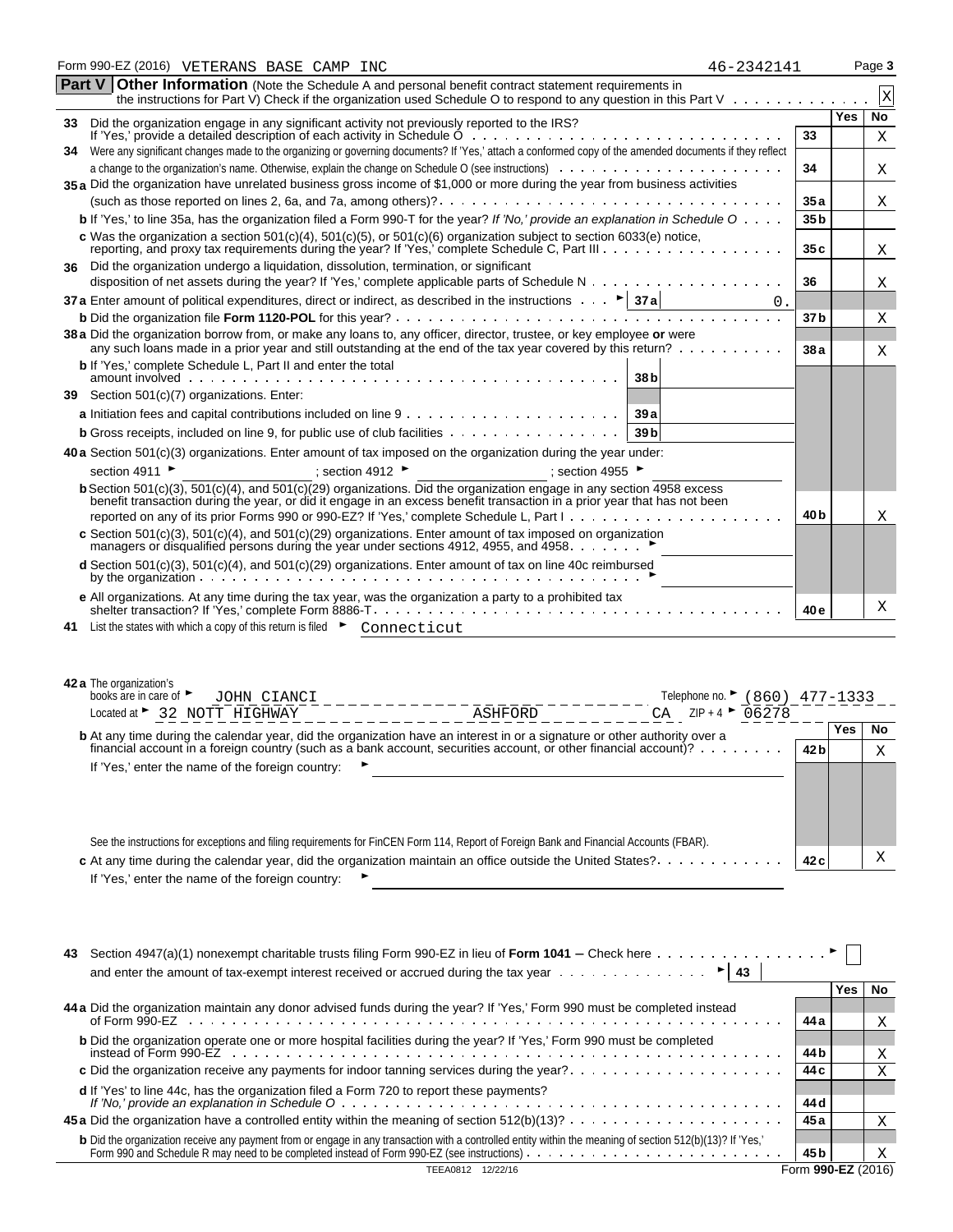|                | Form 990-EZ (2016) VETERANS BASE CAMP INC                                                                                     | 46-2342141 |  |            | Page 4    |
|----------------|-------------------------------------------------------------------------------------------------------------------------------|------------|--|------------|-----------|
|                |                                                                                                                               |            |  | <b>Yes</b> | <b>No</b> |
| 46             | Did the organization engage, directly or indirectly, in political campaign activities on behalf of or in opposition to        |            |  |            |           |
|                | 46                                                                                                                            |            |  |            |           |
| <b>Part VI</b> | Section 501(c)(3) organizations only                                                                                          |            |  |            |           |
|                | All section 501(c)(3) organizations must answer questions 47-49b and 52, and complete the tables<br>for lines $50$ and $51$ . |            |  |            |           |
|                |                                                                                                                               |            |  |            |           |

|    |                                                                                                                               |       | Yes | <b>No</b>    |
|----|-------------------------------------------------------------------------------------------------------------------------------|-------|-----|--------------|
| 47 | Did the organization engage in lobbying activities or have a section 501(h) election in effect during the tax year? If 'Yes,' | -47   |     | $\mathbf{X}$ |
|    | 48 Is the organization a school as described in section 170(b)(1)(A)(ii)? If 'Yes,' complete Schedule E                       | 48    |     | $\mathbf{X}$ |
|    |                                                                                                                               | 49 al |     | X            |
|    |                                                                                                                               |       |     |              |
|    |                                                                                                                               |       |     |              |

**50** Complete this table for the organization's five highest compensated employees (other than officers, directors, trustees and key employees) who each received more than \$100,000 of compensation from the organization. If there is none, enter 'None.'

| (a) Name and title of each employee | (b) Average hours<br>per week devoted<br>to position | (c) Reportable compensation<br>(Forms W-2/1099-MISC) | (d) Health benefits,<br>contributions to employee<br>benefit plans, and deferred<br>compensation | (e) Estimated amount of<br>other compensation |
|-------------------------------------|------------------------------------------------------|------------------------------------------------------|--------------------------------------------------------------------------------------------------|-----------------------------------------------|
| NONE                                |                                                      |                                                      |                                                                                                  |                                               |
|                                     |                                                      |                                                      |                                                                                                  |                                               |
|                                     |                                                      |                                                      |                                                                                                  |                                               |
|                                     |                                                      |                                                      |                                                                                                  |                                               |
|                                     |                                                      |                                                      |                                                                                                  |                                               |

f Total number of other employees paid over \$100,000  $\ldots \ldots$ 

**51** Complete this table for the organization's five highest compensated independent contractors who each received more than \$100,000 of compensation from the organization. If there is none, enter 'None.'

|             | (a) Name and business address of each independent contractor                                                                                                                                                                      |                      | (b) Type of service |              | (c) Compensation        |                    |           |
|-------------|-----------------------------------------------------------------------------------------------------------------------------------------------------------------------------------------------------------------------------------|----------------------|---------------------|--------------|-------------------------|--------------------|-----------|
| <b>NONE</b> |                                                                                                                                                                                                                                   |                      |                     |              |                         |                    |           |
|             |                                                                                                                                                                                                                                   |                      |                     |              |                         |                    |           |
|             |                                                                                                                                                                                                                                   |                      |                     |              |                         |                    |           |
|             |                                                                                                                                                                                                                                   |                      |                     |              |                         |                    |           |
|             |                                                                                                                                                                                                                                   |                      |                     |              |                         |                    |           |
|             |                                                                                                                                                                                                                                   |                      |                     |              |                         |                    |           |
| 52          | Did the organization complete Schedule A? Note: All section $501(c)(3)$ organizations must attach a                                                                                                                               |                      |                     |              |                         | XYes               | <b>No</b> |
|             | Under penalties of perjury, I declare that I have examined this return, including accompanying schedules and statements, and to the best of my knowledge and belief, it is<br>true, correct, and complete. Declaration of prepare |                      |                     |              |                         |                    |           |
|             |                                                                                                                                                                                                                                   |                      |                     |              | 05/14/17                |                    |           |
| Sign        | Signature of officer                                                                                                                                                                                                              |                      | Date                |              |                         |                    |           |
| Here        | DARRELL CHALOULT                                                                                                                                                                                                                  |                      |                     | CHAIRMAN/CEO |                         |                    |           |
|             | Type or print name and title                                                                                                                                                                                                      |                      |                     |              |                         |                    |           |
|             | Print/Type preparer's name                                                                                                                                                                                                        | Preparer's signature |                     | Date         | Check $\overline{X}$ if | PTIN               |           |
| Paid        | Chervl LaFlamme-Miller, CPA                                                                                                                                                                                                       |                      |                     | 05/17/17     | self-employed           | P01281163          |           |
| Preparer    | Firm's name $\blacktriangleright$<br>CL SERVICES                                                                                                                                                                                  |                      |                     |              |                         |                    |           |
| Use Only    | Firm's address ►<br>PO BOX 372                                                                                                                                                                                                    |                      |                     |              | Firm's EIN              | 26-1202497         |           |
|             | CANTERBURY                                                                                                                                                                                                                        |                      | CT                  | 06331        | Phone no.<br>860)       | 546-9629           |           |
|             |                                                                                                                                                                                                                                   |                      |                     |              |                         | X Yes<br><b>No</b> |           |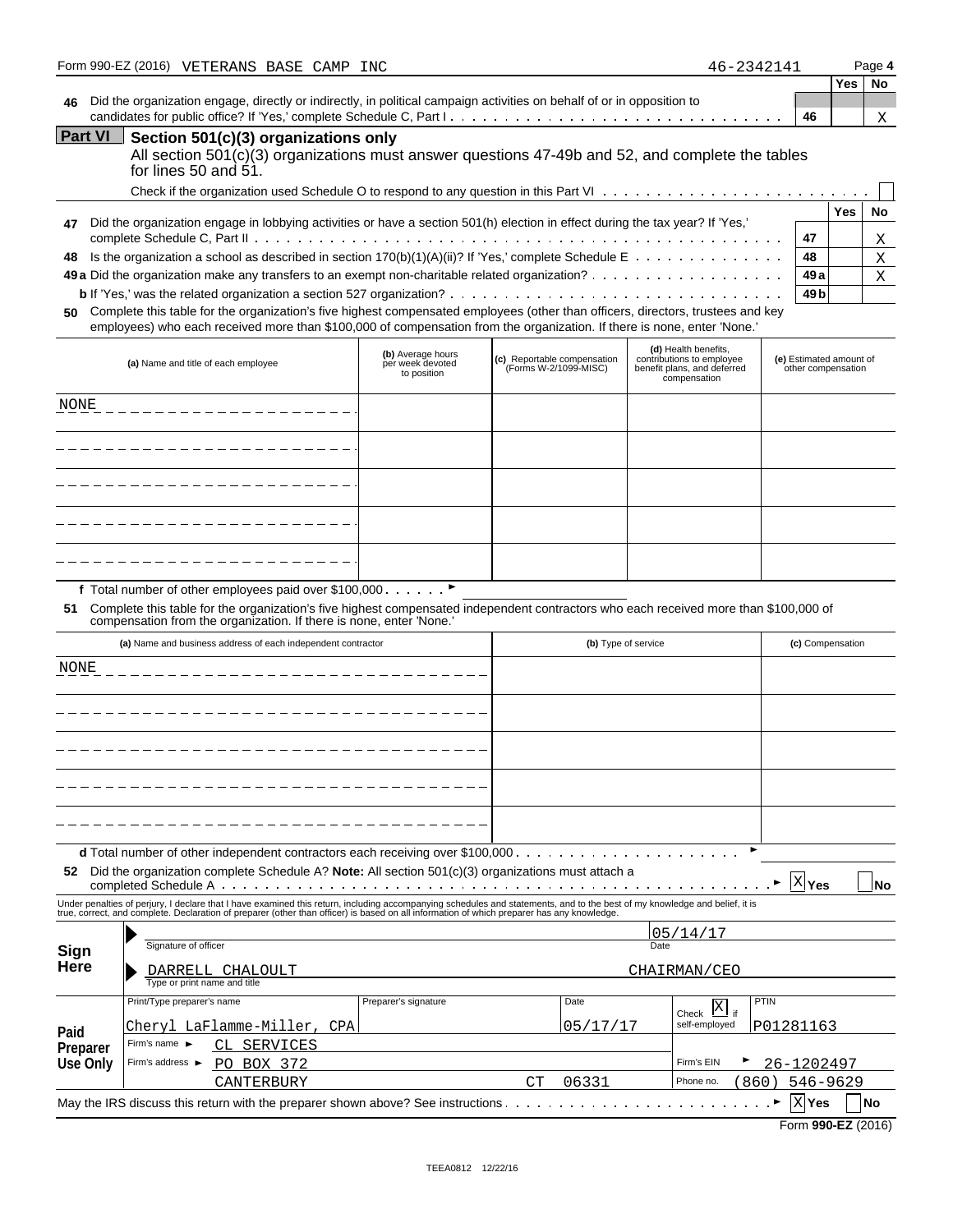# **SCHEDULE A** (Form 990 or 990-EZ)

## **Public Charity Status and Public Support** <u> **OMB No. 1545-0047**</u>

**(Form 990 or 990-EZ) Complete if the organization is a section 501(c)(3) organization or a section 4947(a)(1) nonexempt charitable trust. 2016**

Attach to Form 990 or Form 990-EZ.

| Open to Pu        |
|-------------------|
| <b>Inspection</b> |

| Department of the Treasury<br>Internal Revenue Service | Information about Schedule A (Form 990 or 990-EZ) and its instructions is<br>at www.irs.gov/form990.                                                                       |                                                                                 |                                                                                                                                                                                                                                |                                                                      |    |                                                                                                                                                                                                                                                                                                                                                                                                                                                                                                                                                                           | <b>Open to Public</b><br>Inspection                |  |  |  |  |
|--------------------------------------------------------|----------------------------------------------------------------------------------------------------------------------------------------------------------------------------|---------------------------------------------------------------------------------|--------------------------------------------------------------------------------------------------------------------------------------------------------------------------------------------------------------------------------|----------------------------------------------------------------------|----|---------------------------------------------------------------------------------------------------------------------------------------------------------------------------------------------------------------------------------------------------------------------------------------------------------------------------------------------------------------------------------------------------------------------------------------------------------------------------------------------------------------------------------------------------------------------------|----------------------------------------------------|--|--|--|--|
| Name of the organization                               |                                                                                                                                                                            |                                                                                 |                                                                                                                                                                                                                                |                                                                      |    | <b>Employer identification number</b>                                                                                                                                                                                                                                                                                                                                                                                                                                                                                                                                     |                                                    |  |  |  |  |
| VETERANS BASE CAMP INC<br>46-2342141                   |                                                                                                                                                                            |                                                                                 |                                                                                                                                                                                                                                |                                                                      |    |                                                                                                                                                                                                                                                                                                                                                                                                                                                                                                                                                                           |                                                    |  |  |  |  |
| Part I                                                 | Reason for Public Charity Status (All organizations must complete this part.) See instructions.                                                                            |                                                                                 |                                                                                                                                                                                                                                |                                                                      |    |                                                                                                                                                                                                                                                                                                                                                                                                                                                                                                                                                                           |                                                    |  |  |  |  |
|                                                        | The organization is not a private foundation because it is: (For lines 1 through 12, check only one box.)                                                                  |                                                                                 |                                                                                                                                                                                                                                |                                                                      |    |                                                                                                                                                                                                                                                                                                                                                                                                                                                                                                                                                                           |                                                    |  |  |  |  |
| 1                                                      | A church, convention of churches, or association of churches described in section 170(b)(1)(A)(i).                                                                         |                                                                                 |                                                                                                                                                                                                                                |                                                                      |    |                                                                                                                                                                                                                                                                                                                                                                                                                                                                                                                                                                           |                                                    |  |  |  |  |
| $\mathbf{2}$                                           | A school described in section 170(b)(1)(A)(ii). (Attach Schedule E (Form 990 or 990-EZ).)                                                                                  |                                                                                 |                                                                                                                                                                                                                                |                                                                      |    |                                                                                                                                                                                                                                                                                                                                                                                                                                                                                                                                                                           |                                                    |  |  |  |  |
|                                                        | 3<br>A hospital or a cooperative hospital service organization described in section 170(b)(1)(A)(iii).                                                                     |                                                                                 |                                                                                                                                                                                                                                |                                                                      |    |                                                                                                                                                                                                                                                                                                                                                                                                                                                                                                                                                                           |                                                    |  |  |  |  |
| 4                                                      | A medical research organization operated in conjunction with a hospital described in section 170(b)(1)(A)(iii). Enter the hospital's<br>name, city, and state:             |                                                                                 |                                                                                                                                                                                                                                |                                                                      |    |                                                                                                                                                                                                                                                                                                                                                                                                                                                                                                                                                                           |                                                    |  |  |  |  |
| 5                                                      | An organization operated for the benefit of a college or university owned or operated by a governmental unit described in<br>section 170(b)(1)(A)(iv). (Complete Part II.) |                                                                                 |                                                                                                                                                                                                                                |                                                                      |    |                                                                                                                                                                                                                                                                                                                                                                                                                                                                                                                                                                           |                                                    |  |  |  |  |
| 6                                                      |                                                                                                                                                                            |                                                                                 | A federal, state, or local government or governmental unit described in section 170(b)(1)(A)(v).                                                                                                                               |                                                                      |    |                                                                                                                                                                                                                                                                                                                                                                                                                                                                                                                                                                           |                                                    |  |  |  |  |
| 7                                                      |                                                                                                                                                                            | in section 170(b)(1)(A)(vi). (Complete Part II.)                                |                                                                                                                                                                                                                                |                                                                      |    | An organization that normally receives a substantial part of its support from a governmental unit or from the general public described                                                                                                                                                                                                                                                                                                                                                                                                                                    |                                                    |  |  |  |  |
| 8                                                      |                                                                                                                                                                            |                                                                                 | A community trust described in section 170(b)(1)(A)(vi). (Complete Part II.)                                                                                                                                                   |                                                                      |    |                                                                                                                                                                                                                                                                                                                                                                                                                                                                                                                                                                           |                                                    |  |  |  |  |
| 9                                                      |                                                                                                                                                                            |                                                                                 |                                                                                                                                                                                                                                |                                                                      |    | An agricultural research organization described in section 170(b)(1)(A)(ix) operated in conjunction with a land-grant college                                                                                                                                                                                                                                                                                                                                                                                                                                             |                                                    |  |  |  |  |
| university:                                            |                                                                                                                                                                            |                                                                                 |                                                                                                                                                                                                                                |                                                                      |    | or university or a non-land-grant college of agriculture (see instructions). Enter the name, city, and state of the college or                                                                                                                                                                                                                                                                                                                                                                                                                                            |                                                    |  |  |  |  |
| 10<br>X                                                |                                                                                                                                                                            | June 30, 1975. See section 509(a)(2). (Complete Part III.)                      |                                                                                                                                                                                                                                |                                                                      |    | An organization that normally receives: (1) more than 33-1/3% of its support from contributions, membership fees, and gross receipts<br>from activities related to its exempt functions-subject to certain exceptions, and (2) no more than 33-1/3% of its support from gross<br>investment income and unrelated business taxable income (less section 511 tax) from businesses acquired by the organization after                                                                                                                                                        |                                                    |  |  |  |  |
| 11                                                     |                                                                                                                                                                            |                                                                                 | An organization organized and operated exclusively to test for public safety. See section 509(a)(4).                                                                                                                           |                                                                      |    |                                                                                                                                                                                                                                                                                                                                                                                                                                                                                                                                                                           |                                                    |  |  |  |  |
| 12<br>a                                                | complete Part IV, Sections A and B.                                                                                                                                        |                                                                                 | lines 12a through 12d that describes the type of supporting organization and complete lines 12e, 12f, and 12g.                                                                                                                 |                                                                      |    | An organization organized and operated exclusively for the benefit of, to perform the functions of, or to carry out the purposes of one<br>or more publicly supported organizations described in section 509(a)(1) or section 509(a)(2). See section 509(a)(3). Check the box in<br>Type I. A supporting organization operated, supervised, or controlled by its supported organization(s), typically by giving the supported<br>organization(s) the power to regularly appoint or elect a majority of the directors or trustees of the supporting organization. You must |                                                    |  |  |  |  |
| b                                                      | must complete Part IV, Sections A and C.                                                                                                                                   |                                                                                 |                                                                                                                                                                                                                                |                                                                      |    | Type II. A supporting organization supervised or controlled in connection with its supported organization(s), by having control or<br>management of the supporting organization vested in the same persons that control or manage the supported organization(s). You                                                                                                                                                                                                                                                                                                      |                                                    |  |  |  |  |
| c                                                      |                                                                                                                                                                            |                                                                                 | organization(s) (see instructions). You must complete Part IV, Sections A, D, and E.                                                                                                                                           |                                                                      |    | Type III functionally integrated. A supporting organization operated in connection with, and functionally integrated with, its supported                                                                                                                                                                                                                                                                                                                                                                                                                                  |                                                    |  |  |  |  |
| d                                                      |                                                                                                                                                                            |                                                                                 | instructions). You must complete Part IV, Sections A and D, and Part V.                                                                                                                                                        |                                                                      |    | Type III non-functionally integrated. A supporting organization operated in connection with its supported organization(s) that is not<br>functionally integrated. The organization generally must satisfy a distribution requirement and an attentiveness requirement (see                                                                                                                                                                                                                                                                                                |                                                    |  |  |  |  |
| е                                                      |                                                                                                                                                                            | integrated, or Type III non-functionally integrated supporting organization.    |                                                                                                                                                                                                                                |                                                                      |    | Check this box if the organization received a written determination from the IRS that it is a Type I, Type II, Type III functionally                                                                                                                                                                                                                                                                                                                                                                                                                                      |                                                    |  |  |  |  |
|                                                        |                                                                                                                                                                            |                                                                                 | Enter the number of supported organizations enters and service in the number of supported organizations enters and service in the number of supported organizations are entered in the number of the number of the number of t |                                                                      |    |                                                                                                                                                                                                                                                                                                                                                                                                                                                                                                                                                                           |                                                    |  |  |  |  |
|                                                        |                                                                                                                                                                            | <b>a</b> Provide the following information about the supported organization(s). |                                                                                                                                                                                                                                |                                                                      |    |                                                                                                                                                                                                                                                                                                                                                                                                                                                                                                                                                                           |                                                    |  |  |  |  |
| (i) Name of supported organization                     |                                                                                                                                                                            | (ii) EIN                                                                        | (iii) Type of organization<br>described on lines 1-10<br>above (see instructions))                                                                                                                                             | (iv) is the<br>organization listed<br>in your governing<br>document? |    | (v) Amount of monetary<br>support (see instructions)                                                                                                                                                                                                                                                                                                                                                                                                                                                                                                                      | (vi) Amount of other<br>support (see instructions) |  |  |  |  |
|                                                        |                                                                                                                                                                            |                                                                                 |                                                                                                                                                                                                                                | Yes                                                                  | No |                                                                                                                                                                                                                                                                                                                                                                                                                                                                                                                                                                           |                                                    |  |  |  |  |
|                                                        |                                                                                                                                                                            |                                                                                 |                                                                                                                                                                                                                                |                                                                      |    |                                                                                                                                                                                                                                                                                                                                                                                                                                                                                                                                                                           |                                                    |  |  |  |  |
| (A)                                                    |                                                                                                                                                                            |                                                                                 |                                                                                                                                                                                                                                |                                                                      |    |                                                                                                                                                                                                                                                                                                                                                                                                                                                                                                                                                                           |                                                    |  |  |  |  |
| (B)                                                    |                                                                                                                                                                            |                                                                                 |                                                                                                                                                                                                                                |                                                                      |    |                                                                                                                                                                                                                                                                                                                                                                                                                                                                                                                                                                           |                                                    |  |  |  |  |
| (C)                                                    |                                                                                                                                                                            |                                                                                 |                                                                                                                                                                                                                                |                                                                      |    |                                                                                                                                                                                                                                                                                                                                                                                                                                                                                                                                                                           |                                                    |  |  |  |  |
| (D)                                                    |                                                                                                                                                                            |                                                                                 |                                                                                                                                                                                                                                |                                                                      |    |                                                                                                                                                                                                                                                                                                                                                                                                                                                                                                                                                                           |                                                    |  |  |  |  |
| (E)                                                    |                                                                                                                                                                            |                                                                                 |                                                                                                                                                                                                                                |                                                                      |    |                                                                                                                                                                                                                                                                                                                                                                                                                                                                                                                                                                           |                                                    |  |  |  |  |

**Total**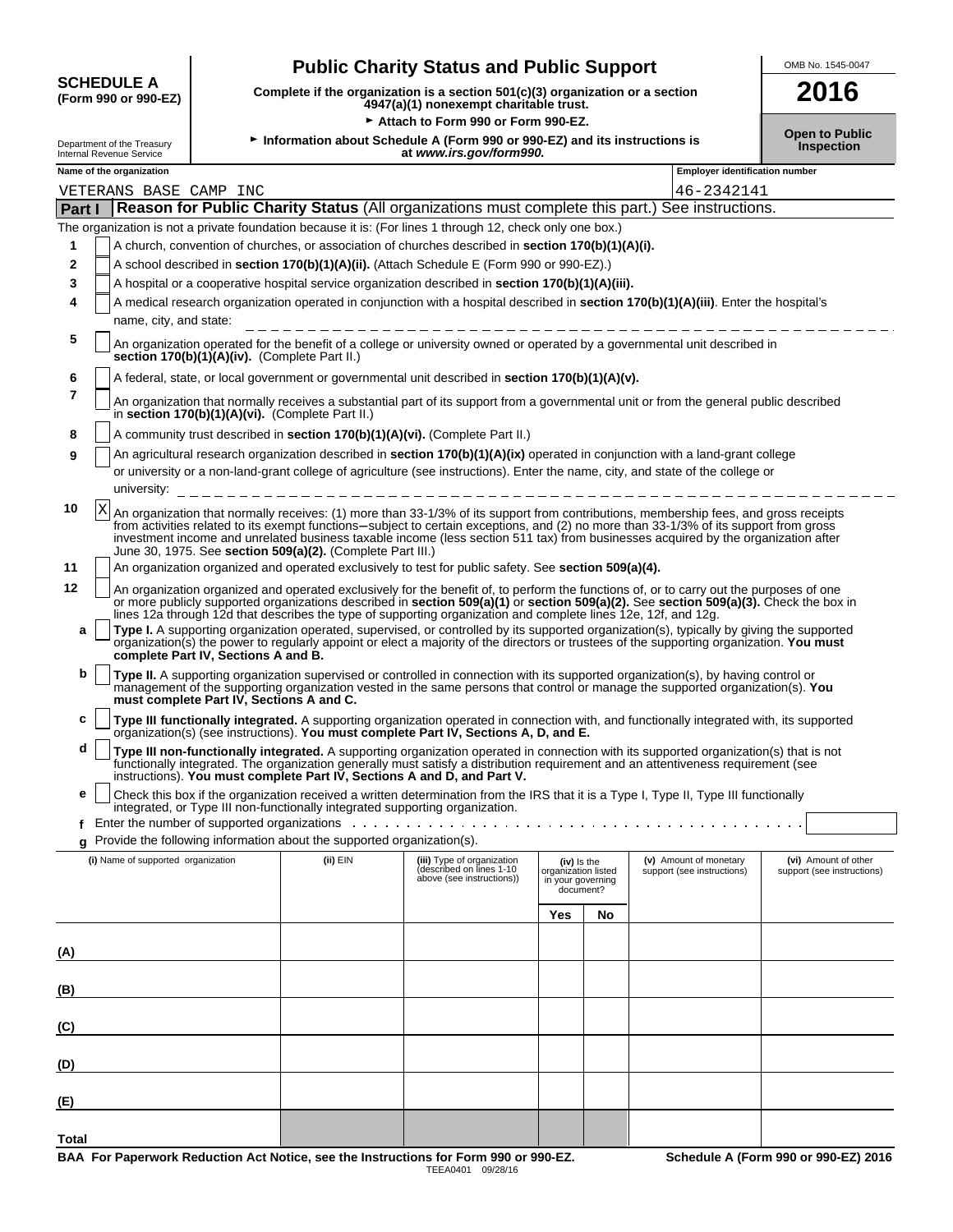**Part II** Support Schedule for Organizations Described in Sections 170(b)(1)(A)(iv) and 170(b)(1)(A)(vi) (Complete only if you checked the box on line 5, 7, or 8 of Part I or if the organization failed to qualify under Part III. If the organization fails to qualify under the tests listed below, please complete Part III.)

#### **Section A. Public Support**

|              | Calendar year (or fiscal year<br>beginning in) ►                                                                                                                                                                                                                                                                                                                                                          | (a) 2012   | $(b)$ 2013 | $(c)$ 2014 | $(d)$ 2015 | $(e)$ 2016 | (f) Total |
|--------------|-----------------------------------------------------------------------------------------------------------------------------------------------------------------------------------------------------------------------------------------------------------------------------------------------------------------------------------------------------------------------------------------------------------|------------|------------|------------|------------|------------|-----------|
| 1            | Gifts, grants, contributions, and<br>membership fees received. (Do not<br>include any 'unusual grants.')<br>$\cdots$                                                                                                                                                                                                                                                                                      |            |            |            |            |            |           |
| $\mathbf{2}$ | Tax revenues levied for the<br>organization's benefit and<br>either paid to or expended<br>on its behalf                                                                                                                                                                                                                                                                                                  |            |            |            |            |            |           |
| 3            | The value of services or<br>facilities furnished by a<br>governmental unit to the<br>organization without charge                                                                                                                                                                                                                                                                                          |            |            |            |            |            |           |
|              | <b>Total.</b> Add lines 1 through 3                                                                                                                                                                                                                                                                                                                                                                       |            |            |            |            |            |           |
| 5            | The portion of total<br>contributions by each person<br>(other than a governmental<br>unit or publicly supported<br>organization) included on line 1<br>that exceeds 2% of the amount<br>shown on line 11, column $(f)$ .                                                                                                                                                                                 |            |            |            |            |            |           |
|              | <b>Public support.</b> Subtract line 5<br>from line $4 \cdot \cdot \cdot \cdot \cdot \cdot \cdot$                                                                                                                                                                                                                                                                                                         |            |            |            |            |            |           |
|              | <b>Section B. Total Support</b>                                                                                                                                                                                                                                                                                                                                                                           |            |            |            |            |            |           |
|              | Calendar year (or fiscal year<br>beginning in) ►                                                                                                                                                                                                                                                                                                                                                          | (a) $2012$ | (b) $2013$ | $(c)$ 2014 | $(d)$ 2015 | (e) $2016$ | (f) Total |
|              | <b>7</b> Amounts from line 4                                                                                                                                                                                                                                                                                                                                                                              |            |            |            |            |            |           |
| 8            | Gross income from interest,<br>dividends, payments received<br>on securities loans, rents,<br>royalties and income from<br>similar sources                                                                                                                                                                                                                                                                |            |            |            |            |            |           |
| 9            | Net income from unrelated<br>business activities, whether or<br>not the business is regularly<br>carried on                                                                                                                                                                                                                                                                                               |            |            |            |            |            |           |
| 10           | Other income. Do not include<br>gain or loss from the sale of<br>capital assets (Explain in<br>Part VI.) $\cdots$                                                                                                                                                                                                                                                                                         |            |            |            |            |            |           |
| 11           | <b>Total support.</b> Add lines 7<br>through $10 \ldots \ldots \ldots$                                                                                                                                                                                                                                                                                                                                    |            |            |            |            |            |           |
| 12           |                                                                                                                                                                                                                                                                                                                                                                                                           |            |            |            |            | 12         |           |
| 13           | <b>First five years.</b> If the Form 990 is for the organization's first, second, third, fourth, or fifth tax year as a section 501(c)(3)                                                                                                                                                                                                                                                                 |            |            |            |            |            |           |
|              | <b>Section C. Computation of Public Support Percentage</b>                                                                                                                                                                                                                                                                                                                                                |            |            |            |            |            |           |
|              | Public support percentage for 2016 (line 6, column (f) divided by line 11, column (f)                                                                                                                                                                                                                                                                                                                     |            |            |            |            | 14         | %         |
| 15           |                                                                                                                                                                                                                                                                                                                                                                                                           |            |            |            |            | 15         | %         |
|              | 16a 33-1/3% support test-2016. If the organization did not check the box on line 13, and line 14 is 33-1/3% or more, check this box                                                                                                                                                                                                                                                                       |            |            |            |            |            |           |
|              | b 33-1/3% support test-2015. If the organization did not check a box on line 13 or 16a, and line 15 is 33-1/3% or more, check this box                                                                                                                                                                                                                                                                    |            |            |            |            |            |           |
|              | 17a 10%-facts-and-circumstances test-2016. If the organization did not check a box on line 13, 16a, or 16b, and line 14 is 10%<br>or more, and if the organization meets the 'facts-and-circumstances' test, check this box and stop here. Explain in Part VI how<br>the organization meets the 'facts-and-circumstances' test. The organization qualifies as a publicly supported organization           |            |            |            |            |            |           |
|              | <b>b 10%-facts-and-circumstances test-2015.</b> If the organization did not check a box on line 13, 16a, 16b, or 17a, and line 15 is 10%<br>or more, and if the organization meets the 'facts-and-circumstances' test, check this box and stop here. Explain in Part VI how the<br>organization meets the 'facts-and-circumstances' test. The organization qualifies as a publicly supported organization |            |            |            |            |            |           |
|              | 18 Private foundation. If the organization did not check a box on line 13, 16a, 16b, 17a, or 17b, check this box and see instructions                                                                                                                                                                                                                                                                     |            |            |            |            |            |           |

**BAA Schedule A (Form 990 or 990-EZ) 2016**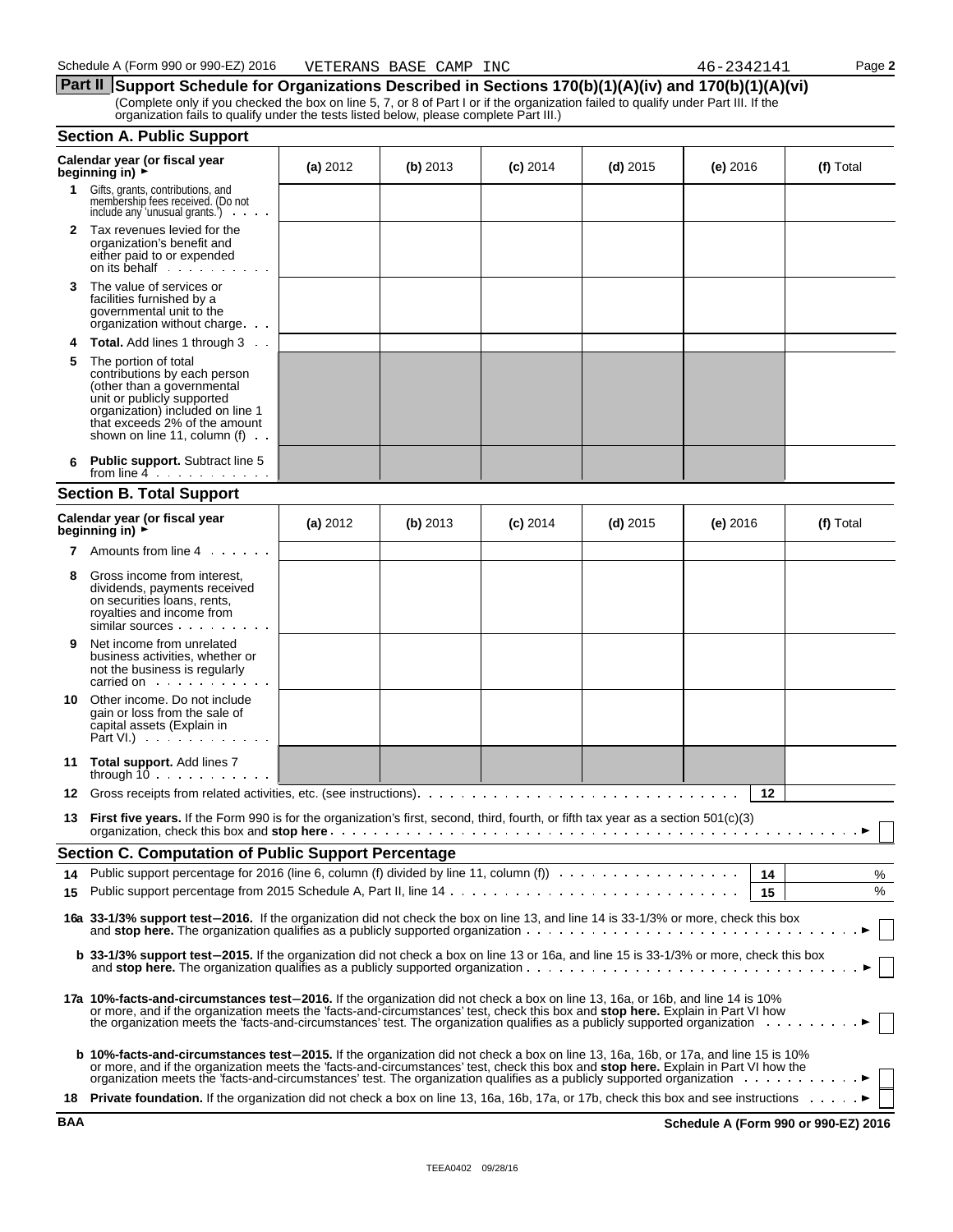#### **Part III** Support Schedule for Organizations Described in Section 509(a)(2)

(Complete only if you checked the box on line 10 of Part I or if the organization failed to qualify under Part II. If the organization fails to qualify under the tests listed below, please complete Part II.)

|    | <b>Section A. Public Support</b>                                                                                                                                                                                                                                  |          |          |            |            |            |    |           |
|----|-------------------------------------------------------------------------------------------------------------------------------------------------------------------------------------------------------------------------------------------------------------------|----------|----------|------------|------------|------------|----|-----------|
|    | Calendar year (or fiscal year beginning in) ►                                                                                                                                                                                                                     | (a) 2012 | (b) 2013 | $(c)$ 2014 | $(d)$ 2015 | $(e)$ 2016 |    | (f) Total |
|    | 1 Gifts, grants, contributions,<br>and membership fees<br>received. (Do not include<br>any 'unusual grants').                                                                                                                                                     |          |          |            |            |            |    |           |
|    | 2 Gross receipts from admissions,                                                                                                                                                                                                                                 |          |          |            |            | 10,501.    |    | 10,501.   |
|    | merchandise sold or services                                                                                                                                                                                                                                      |          |          |            |            |            |    |           |
|    | performed, or facilities<br>furnished in any activity that is                                                                                                                                                                                                     |          |          |            |            |            |    |           |
|    | related to the organization's                                                                                                                                                                                                                                     |          |          |            |            |            |    |           |
|    | $tax$ -exempt purpose $\ldots$                                                                                                                                                                                                                                    |          |          |            |            |            |    |           |
| 3  | Gross receipts from activities<br>that are not an unrelated trade                                                                                                                                                                                                 |          |          |            |            |            |    |           |
|    | or business under section 513.                                                                                                                                                                                                                                    |          |          |            |            |            |    |           |
| 4  | Tax revenues levied for the                                                                                                                                                                                                                                       |          |          |            |            |            |    |           |
|    | organization's benefit and                                                                                                                                                                                                                                        |          |          |            |            |            |    |           |
|    | either paid to or expended on<br>its behalf                                                                                                                                                                                                                       |          |          |            |            |            |    |           |
| 5. | The value of services or                                                                                                                                                                                                                                          |          |          |            |            |            |    |           |
|    | facilities furnished by a<br>governmental unit to the                                                                                                                                                                                                             |          |          |            |            |            |    |           |
|    | organization without charge.                                                                                                                                                                                                                                      |          |          |            |            |            |    |           |
| 6  | <b>Total.</b> Add lines 1 through 5                                                                                                                                                                                                                               |          |          |            |            | 10,501     |    | 10,501.   |
|    | <b>7a</b> Amounts included on lines 1.                                                                                                                                                                                                                            |          |          |            |            |            |    |           |
|    | 2. and 3 received from<br>disqualified persons                                                                                                                                                                                                                    |          |          |            |            |            |    |           |
|    | <b>b</b> Amounts included on lines 2                                                                                                                                                                                                                              |          |          |            |            |            |    |           |
|    | and 3 received from other than                                                                                                                                                                                                                                    |          |          |            |            |            |    |           |
|    | disqualified persons that<br>exceed the greater of \$5,000 or                                                                                                                                                                                                     |          |          |            |            |            |    |           |
|    | 1% of the amount on line 13                                                                                                                                                                                                                                       |          |          |            |            |            |    |           |
|    | for the year $\cdots$                                                                                                                                                                                                                                             |          |          |            |            |            |    |           |
|    | c Add lines $7a$ and $7b$                                                                                                                                                                                                                                         |          |          |            |            |            |    |           |
|    | <b>Public support. (Subtract line</b>                                                                                                                                                                                                                             |          |          |            |            |            |    |           |
|    | $7c$ from line $6.$ ) $\ldots$ $\ldots$ $\ldots$                                                                                                                                                                                                                  |          |          |            |            |            |    | 10,501.   |
|    | <b>Section B. Total Support</b>                                                                                                                                                                                                                                   |          |          |            |            |            |    |           |
|    | Calendar year (or fiscal year beginning in) ►                                                                                                                                                                                                                     | (a) 2012 | (b) 2013 | $(c)$ 2014 | $(d)$ 2015 | (e) 2016   |    | (f) Total |
| 9. | Amounts from line 6                                                                                                                                                                                                                                               |          |          |            |            | 10,501.    |    | 10,501.   |
|    | <b>10a</b> Gross income from interest, dividends,<br>payments received on securities loans,                                                                                                                                                                       |          |          |            |            |            |    |           |
|    | rents, royalties and income from                                                                                                                                                                                                                                  |          |          |            |            |            |    |           |
|    | similar sources<br><b>b</b> Unrelated business taxable                                                                                                                                                                                                            |          |          |            |            |            |    |           |
|    | income (less section 511                                                                                                                                                                                                                                          |          |          |            |            |            |    |           |
|    | taxes) from businesses                                                                                                                                                                                                                                            |          |          |            |            |            |    |           |
|    | acquired after June 30, 1975                                                                                                                                                                                                                                      |          |          |            |            |            |    |           |
| 11 | c Add lines 10a and 10b $\cdots$<br>Net income from unrelated business                                                                                                                                                                                            |          |          |            |            |            |    |           |
|    | activities not included in line 10b.                                                                                                                                                                                                                              |          |          |            |            |            |    |           |
|    | whether or not the business is                                                                                                                                                                                                                                    |          |          |            |            |            |    |           |
|    | requiarly carried on entitled by the control of the control of the control of the control of the control of the control of the control of the control of the control of the control of the control of the control of the contr<br>12 Other income. Do not include |          |          |            |            |            |    |           |
|    | gain or loss from the sale of                                                                                                                                                                                                                                     |          |          |            |            |            |    |           |
|    | capital assets (Explain in                                                                                                                                                                                                                                        |          |          |            |            |            |    |           |
|    | Part VI.) $\cdots$<br>13 Total support. (Add lines 9,                                                                                                                                                                                                             |          |          |            |            |            |    |           |
|    | 10c, 11, and 12.) $\cdots$                                                                                                                                                                                                                                        |          |          |            |            | 10,501.    |    | 10,501.   |
|    | 14 First five years. If the Form 990 is for the organization's first, second, third, fourth, or fifth tax year as a section 501(c)(3)                                                                                                                             |          |          |            |            |            |    | X         |
|    |                                                                                                                                                                                                                                                                   |          |          |            |            |            |    |           |
|    | <b>Section C. Computation of Public Support Percentage</b>                                                                                                                                                                                                        |          |          |            |            |            |    |           |
| 15 | Public support percentage for 2016 (line 8, column (f) divided by line 13, column (f))                                                                                                                                                                            |          |          |            |            |            | 15 | နွ        |
| 16 |                                                                                                                                                                                                                                                                   |          |          |            |            |            | 16 | ి         |
|    | Section D. Computation of Investment Income Percentage                                                                                                                                                                                                            |          |          |            |            |            |    |           |
| 17 | Investment income percentage for 2016 (line 10c, column (f) divided by line 13, column (f))                                                                                                                                                                       |          |          |            |            |            | 17 | $\,$ $\,$ |
| 18 |                                                                                                                                                                                                                                                                   |          |          |            |            |            | 18 | ి         |
|    | 19a 33-1/3% support tests-2016. If the organization did not check the box on line 14, and line 15 is more than 33-1/3%, and line 17<br>is not more than 33-1/3%, check this box and stop here. The organization qualifies as a publicly supported organization    |          |          |            |            |            |    |           |
|    | b 33-1/3% support tests-2015. If the organization did not check a box on line 14 or line 19a, and line 16 is more than 33-1/3%, and                                                                                                                               |          |          |            |            |            |    |           |
|    | line 18 is not more than 33-1/3%, check this box and stop here. The organization qualifies as a publicly supported organization $\cdots \cdots$                                                                                                                   |          |          |            |            |            |    |           |
| 20 |                                                                                                                                                                                                                                                                   |          |          |            |            |            |    |           |
|    |                                                                                                                                                                                                                                                                   |          |          |            |            |            |    |           |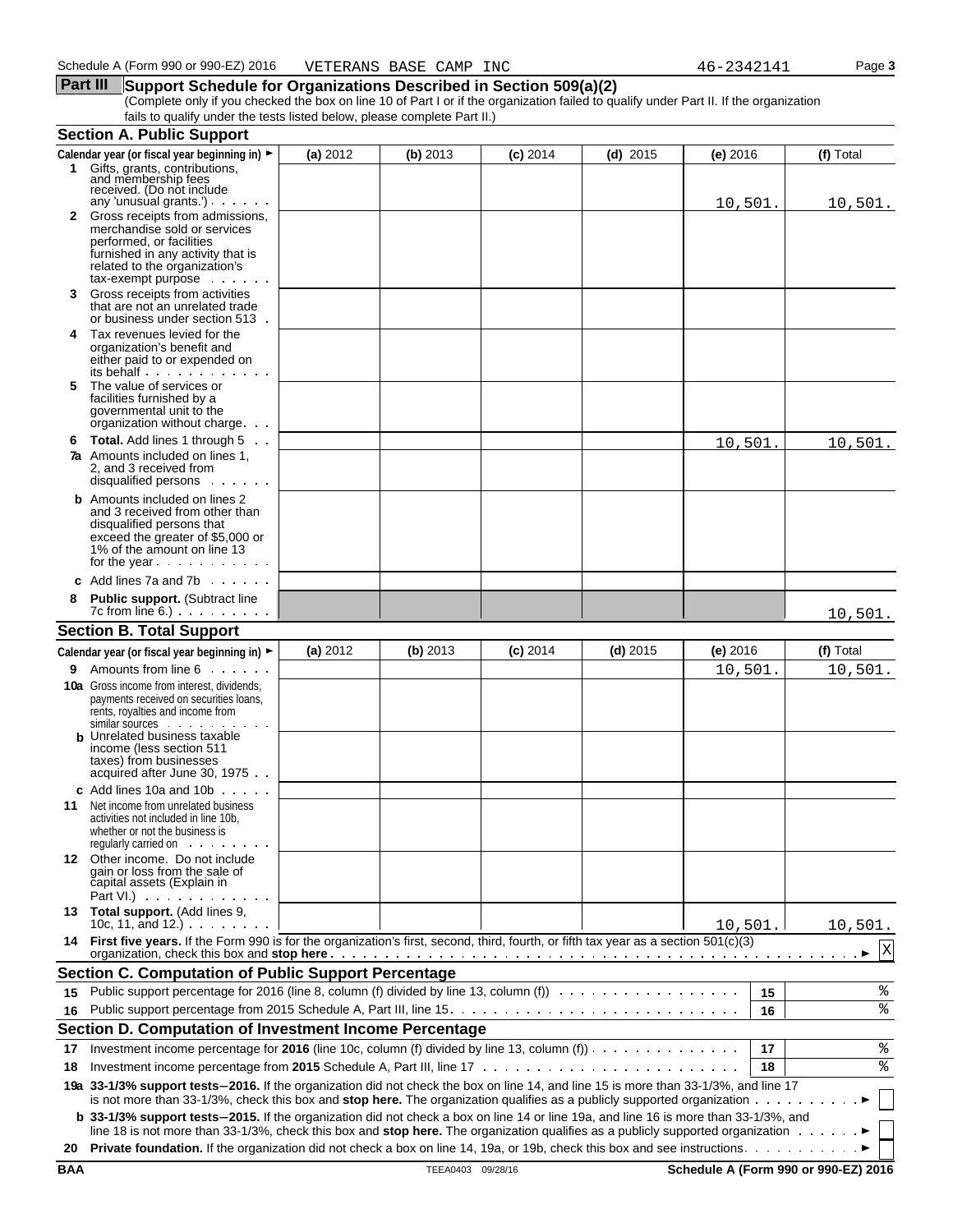#### **Part IV Supporting Organizations**

(Complete only if you checked a box in line 12 on Part I. If you checked 12a of Part I, complete Sections A and B. If you checked 12b of Part I, complete Sections A and C. If you checked 12c of Part I, complete Sections A, D, and E. If you checked 12d of Part I, complete Sections A and D, and complete Part V.)

#### **Section A. All Supporting Organizations**

- **1** Are all of the organization's supported organizations listed by name in the organization's governing documents? *If 'No,' describe in Part VI how the supported organizations are designated. If designated by class or purpose, describe the designation. If historic and continuing relationship, explain.* **1**
- **2** Did the organization have any supported organization that does not have an IRS determination of status under section 509(a)(1) or (2)? *If 'Yes,' explain in Part VI how the organization determined that the supported organization was described in section 509(a)(1) or (2).* **2**
- **3a** Did the organization have a supported organization described in section 501(c)(4), (5), or (6)? *If 'Yes,' answer (b) and (c) below.* **3a**
- **b** Did the organization confirm that each supported organization qualified under section 501(c)(4), (5), or (6) and satisfied the public support tests under section 509(a)(2)? *If 'Yes,' describe in Part VI when and how the organization made the determination.* **3b 3b**
- **c** Did the organization ensure that all support to such organizations was used exclusively for section 170(c)(2)(B) purposes? *If 'Yes,' explain in Part VI* what controls the organization put in place to ensure such use.
- **4a** Was any supported organization not organized in the United States ('foreign supported organization')? *If 'Yes' and if you checked 12a or 12b in Part I, answer (b) and (c) below.* **4a**
- **b** Did the organization have ultimate control and discretion in deciding whether to make grants to the foreign supported organization? *If 'Yes,' describe in Part VI how the organization had such control and discretion despite being controlled or supervised by or in connection with its supported organizations.* **4b**
- **c** Did the organization support any foreign supported organization that does not have an IRS determination under sections 501(c)(3) and 509(a)(1) or (2)? *If 'Yes,' explain in Part VI what controls the organization used to ensure that all support to the foreign supported organization was used exclusively for section 170(c)(2)(B) purposes.* **4c**
- **5a** Did the organization add, substitute, or remove any supported organizations during the tax year? *If 'Yes,' answer (b) and (c) below (if applicable). Also, provide detail in Part VI, including (i) the names and EIN numbers of the supported organizations added, substituted, or removed; (ii) the reasons for each such action; (iii) the authority under the organization's organizing document authorizing such action; and (iv) how the action was accomplished (such as by amendment to the organizing document).* **5a**
- **b Type I or Type II only.** Was any added or substituted supported organization part of a class already designated in the organization's organizing document? **5b**
- **c Substitutions only.** Was the substitution the result of an event beyond the organization's control? **5c**
- **6** Did the organization provide support (whether in the form of grants or the provision of services or facilities) to anyone other than (i) its supported organizations, (ii) individuals that are part of the charitable class benefited by one or more of its supported organizations, or (iii) other supporting organizations that also support or benefit one or more of the filing organization's supported organizations? *If 'Yes,' provide detail in Part VI.* **6**
- **7** Did the organization provide a grant, loan, compensation, or other similar payment to a substantial contributor  $($ defined in section 4958 $(c)(3)(\tilde{C}))$ , a family member of a substantial contributor, or a 35% controlled entity with regard to a substantial contributor? *If 'Yes,' complete Part I of Schedule L (Form 990 or 990-EZ).* **7**
- **8** Did the organization make a loan to a disqualified person (as defined in section 4958) not described in line 7? *If 'Yes,' complete Part I of Schedule L (Form 990 or 990-EZ).* **8**
- **9a** Was the organization controlled directly or indirectly at any time during the tax year by one or more disqualified persons as defined in section 4946 (other than foundation managers and organizations described in section 509(a)(1) or (2))? *If 'Yes,' provide detail in Part VI*. **9a**
- **b** Did one or more disqualified persons (as defined in line 9a) hold a controlling interest in any entity in which the supporting organization had an interest? *If 'Yes,' provide detail in Part VI*. **9b**
- **c** Did a disqualified person (as defined in line 9a) have an ownership interest in, or derive any personal benefit from, assets in which the supporting organization also had an interest? *If 'Yes,' provide detail in Part VI*. **9c**
- **10a** Was the organization subject to the excess business holdings rules of section 4943 because of section 4943(f) (regarding certain Type II supporting organizations, and all Type III non-functionally integrated supporting organizations)? *If 'Yes,' answer 10b below.* **10a**
	- **b** Did the organization have any excess business holdings in the tax year? *(Use Schedule C, Form 4720, to determine whether the organization had excess business holdings.)* **10b**

**Yes No**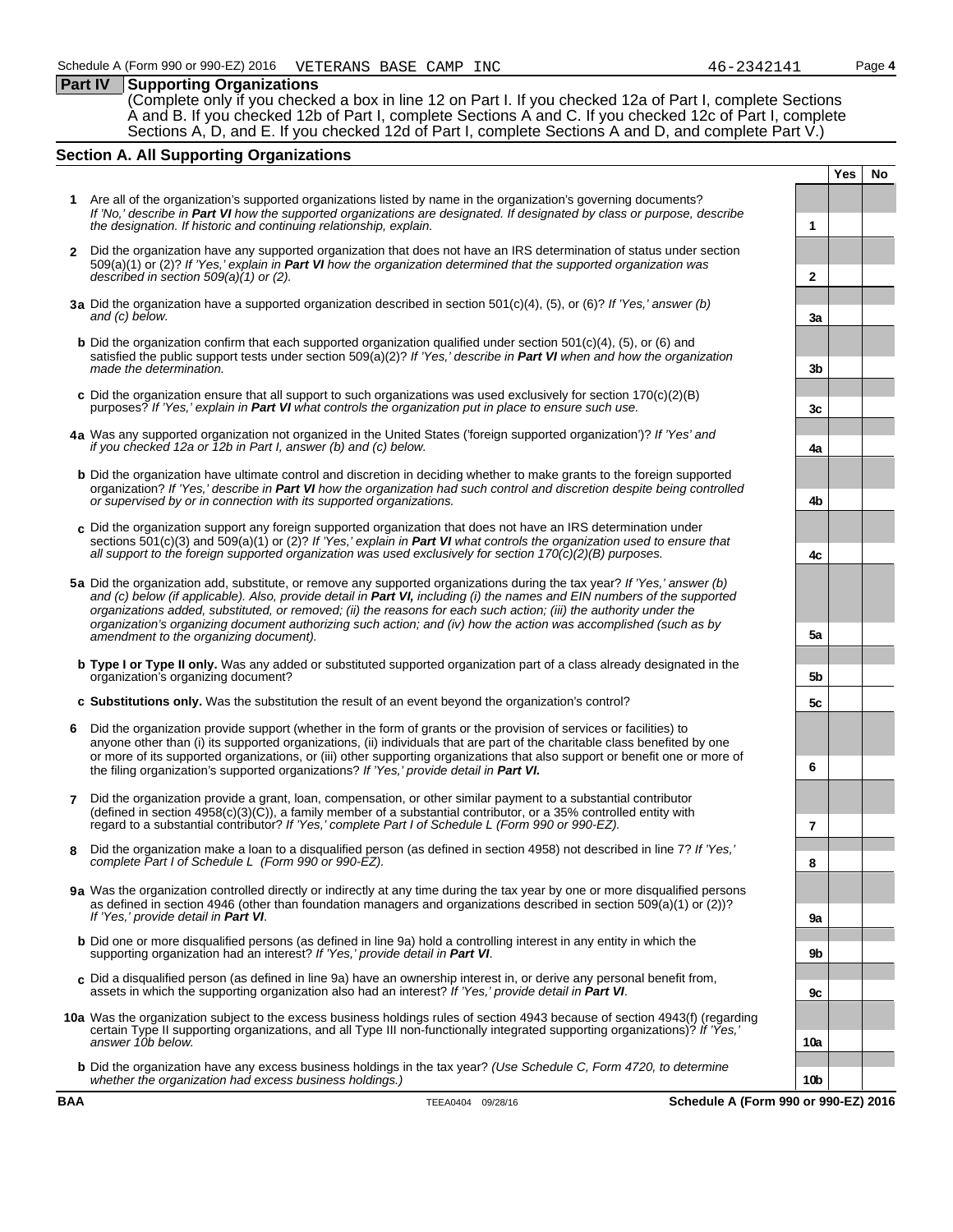| <b>Part IV</b> | Supporting Organizations (continued)                                                                                      |                 |     |    |
|----------------|---------------------------------------------------------------------------------------------------------------------------|-----------------|-----|----|
|                |                                                                                                                           |                 | Yes | No |
| 11             | Has the organization accepted a gift or contribution from any of the following persons?                                   |                 |     |    |
|                | a A person who directly or indirectly controls, either alone or together with persons described in (b) and (c) below, the |                 |     |    |
|                | governing body of a supported organization?                                                                               | 11a             |     |    |
|                | <b>b</b> A family member of a person described in (a) above?                                                              | 11 <sub>b</sub> |     |    |
|                | c A 35% controlled entity of a person described in (a) or (b) above? If 'Yes' to a, b, or c, provide detail in Part VI.   | 11c             |     |    |
|                | <b>Section B. Type I Supporting Organizations</b>                                                                         |                 |     |    |
|                |                                                                                                                           |                 | Yes |    |

- **1** Did the directors, trustees, or membership of one or more supported organizations have the power to regularly appoint or elect at least a majority of the organization's directors or trustees at all times during the tax year? *If 'No,' describe in Part VI how the supported organization(s) effectively operated, supervised, or controlled the organization's activities. If the organization had more than one supported organization, describe how the powers to appoint and/or remove directors or trustees were allocated among the supported organizations and what conditions or restrictions, if any, applied to such powers during the tax* year. **1**
- **2** Did the organization operate for the benefit of any supported organization other than the supported organization(s) that operated, supervised, or controlled the supporting organization? *If 'Yes,' explain in Part VI how providing such benefit carried out the purposes of the supported organization(s) that operated, supervised, or controlled the supporting organization.* **2**

#### **Section C. Type II Supporting Organizations**

|                                                                                                                                                                                                                                                       | <b>Yes</b> | Nο |
|-------------------------------------------------------------------------------------------------------------------------------------------------------------------------------------------------------------------------------------------------------|------------|----|
| Were a majority of the organization's directors or trustees during the tax year also a majority of the directors or trustees<br>of each of the organization's supported organization(s)? If 'No, describe in Part VI how control or management of the |            |    |
| supporting organization was vested in the same persons that controlled or managed the supported organization(s).                                                                                                                                      |            |    |

#### **Section D. All Type III Supporting Organizations**

|   |                                                                                                                                                                                                                                                                                                                                                                    |   | res |  |
|---|--------------------------------------------------------------------------------------------------------------------------------------------------------------------------------------------------------------------------------------------------------------------------------------------------------------------------------------------------------------------|---|-----|--|
|   | Did the organization provide to each of its supported organizations, by the last day of the fifth month of the<br>organization's tax year, (i) a written notice describing the type and amount of support provided during the prior tax<br>year, (ii) a copy of the Form 990 that was most recently filed as of the date of notification, and (iii) copies of the  |   |     |  |
|   | organization's governing documents in effect on the date of notification, to the extent not previously provided?                                                                                                                                                                                                                                                   |   |     |  |
|   |                                                                                                                                                                                                                                                                                                                                                                    |   |     |  |
|   | 2 Were any of the organization's officers, directors, or trustees either (i) appointed or elected by the supported                                                                                                                                                                                                                                                 |   |     |  |
|   | organization(s) or (ii) serving on the governing body of a supported organization? If 'No,' explain in <b>Part VI</b> how<br>the organization maintained a close and continuous working relationship with the supported organization(s                                                                                                                             |   |     |  |
|   |                                                                                                                                                                                                                                                                                                                                                                    |   |     |  |
| 3 | By reason of the relationship described in (2), did the organization's supported organizations have a significant<br>voice in the organization's investment policies and in directing the use of the organization's income or assets at<br>all times during the tax year? If 'Yes,' describe in Part VI the role the organization's supported organizations played |   |     |  |
|   | in this regard.                                                                                                                                                                                                                                                                                                                                                    | 3 |     |  |

#### **Section E. Type III Functionally Integrated Supporting Organizations**

- **1** Check the box next to the method that the organization used to satisfy the Integral Part Test during the year (see instructions).
	- **a** The organization satisfied the Activities Test. Complete **line 2** below.
	- **b** The organization is the parent of each of its supported organizations. *Complete line 3 below.*
	- **c** The organization supported a governmental entity. *Describe in Part VI how you supported a government entity (see instructions).*

#### **2** Activities Test. *Answer (a) and (b) below.* **Yes No**

- **a** Did substantially all of the organization's activities during the tax year directly further the exempt purposes of the supported organization(s) to which the organization was responsive? *If 'Yes,' then in Part VI identify those supported organizations and explain how these activities directly furthered their exempt purposes, how the organization was responsive to those supported organizations, and how the organization determined that these activities constituted substantially all of its activities.* **2a**
- **b** Did the activities described in (a) constitute activities that, but for the organization's involvement, one or more of the organization's supported organization(s) would have been engaged in? *If 'Yes,' explain in Part VI the reasons for the organization's position that its supported organization(s) would have engaged in these activities but for the organization's involvement.* **2b**
- **3** Parent of Supported Organizations. *Answer (a) and (b) below.*
- **a** Did the organization have the power to regularly appoint or elect a majority of the officers, directors, or trustees of each of the supported organizations? *Provide details in Part VI.* **3a**
- **b** Did the organization exercise a substantial degree of direction over the policies, programs, and activities of each of its supported organizations? *If 'Yes,' describe in Part VI the role played by the organization in this regard.* **3b**

**BAA TEEA0405 09/28/16 Schedule A (Form 990 or 990-EZ) 2016**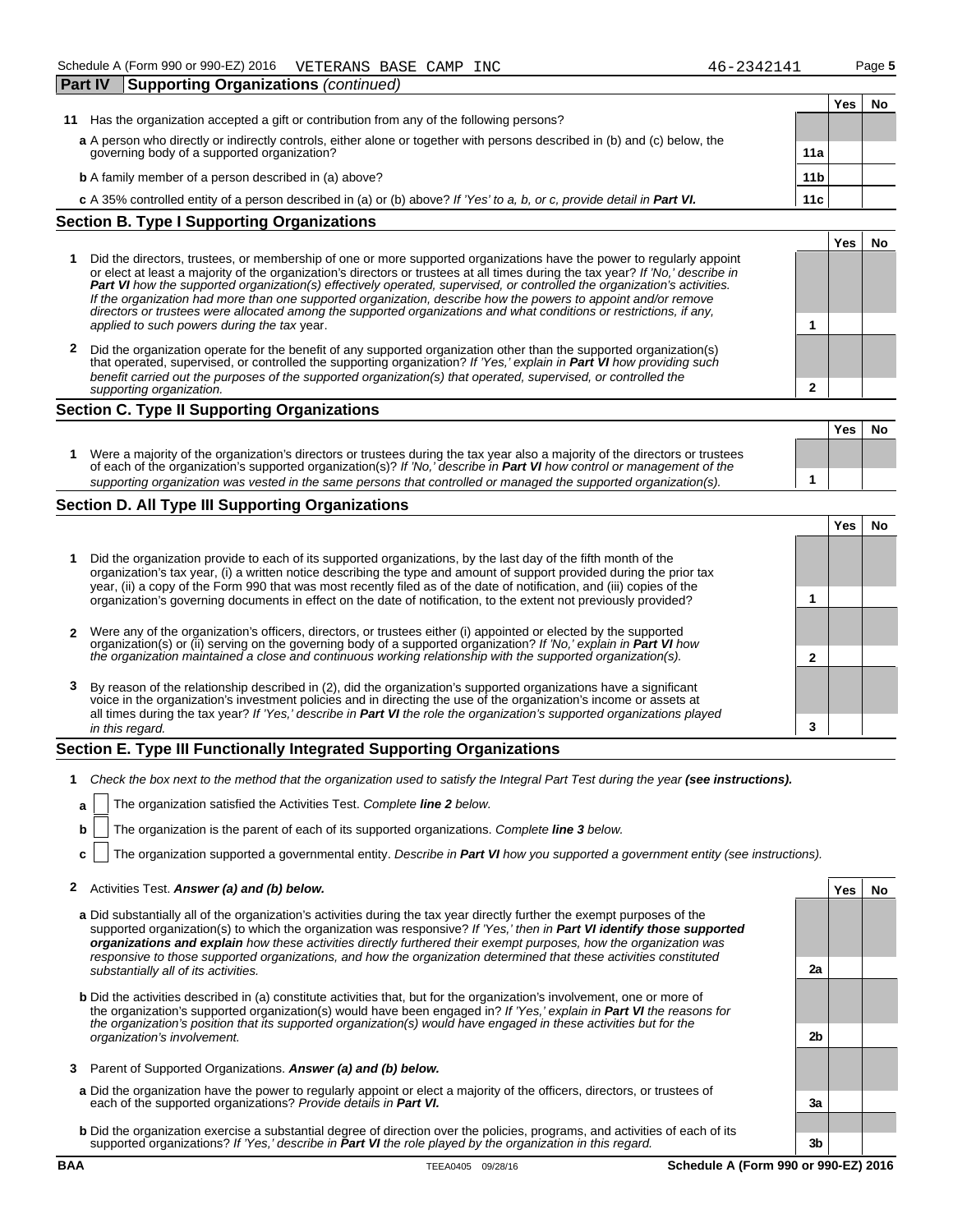| .<br>1<br>Check here if the organization satisfied the Integral Part Test as a qualifying trust on Nov. 20, 1970 (explain in Part VI). See<br>instructions. All other Type III non-functionally integrated supporting organizations must complete Sections A through E. |                |                |                                |
|-------------------------------------------------------------------------------------------------------------------------------------------------------------------------------------------------------------------------------------------------------------------------|----------------|----------------|--------------------------------|
| Section A - Adjusted Net Income                                                                                                                                                                                                                                         |                | (A) Prior Year | (B) Current Year<br>(optional) |
| 1<br>Net short-term capital gain                                                                                                                                                                                                                                        | 1              |                |                                |
| $\mathbf{2}$<br>Recoveries of prior-year distributions                                                                                                                                                                                                                  | $\overline{2}$ |                |                                |
| 3<br>Other gross income (see instructions)                                                                                                                                                                                                                              | 3              |                |                                |
| 4<br>Add lines 1 through 3.                                                                                                                                                                                                                                             | 4              |                |                                |
| 5<br>Depreciation and depletion                                                                                                                                                                                                                                         | 5              |                |                                |
| Portion of operating expenses paid or incurred for production or collection of gross<br>6<br>income or for management, conservation, or maintenance of property held for<br>production of income (see instructions)                                                     | 6              |                |                                |
| 7<br>Other expenses (see instructions)                                                                                                                                                                                                                                  | $\overline{7}$ |                |                                |
| 8<br>Adjusted Net Income (subtract lines 5, 6, and 7 from line 4).                                                                                                                                                                                                      | 8              |                |                                |
| <b>Section B - Minimum Asset Amount</b>                                                                                                                                                                                                                                 |                | (A) Prior Year | (B) Current Year<br>(optional) |
| 1<br>Aggregate fair market value of all non-exempt-use assets (see instructions for short<br>tax year or assets held for part of year):                                                                                                                                 |                |                |                                |
| a Average monthly value of securities                                                                                                                                                                                                                                   | 1 a            |                |                                |
| <b>b</b> Average monthly cash balances                                                                                                                                                                                                                                  | 1 <sub>b</sub> |                |                                |
| c Fair market value of other non-exempt-use assets                                                                                                                                                                                                                      | 1 <sub>c</sub> |                |                                |
| <b>d Total</b> (add lines 1a, 1b, and 1c)                                                                                                                                                                                                                               | 1 d            |                |                                |
| <b>e</b> Discount claimed for blockage or other<br>factors (explain in detail in <b>Part VI</b> ):                                                                                                                                                                      |                |                |                                |
| $\mathbf{2}$<br>Acquisition indebtedness applicable to non-exempt-use assets                                                                                                                                                                                            | $\mathbf{2}$   |                |                                |
| Subtract line 2 from line 1d.<br>3                                                                                                                                                                                                                                      | 3              |                |                                |
| Cash deemed held for exempt use. Enter 1-1/2% of line 3 (for greater amount,<br>4<br>see instructions).                                                                                                                                                                 | 4              |                |                                |
| 5<br>Net value of non-exempt-use assets (subtract line 4 from line 3)                                                                                                                                                                                                   | 5              |                |                                |
| Multiply line 5 by .035.<br>6                                                                                                                                                                                                                                           | 6              |                |                                |
| $\overline{7}$<br>Recoveries of prior-year distributions                                                                                                                                                                                                                | $\overline{7}$ |                |                                |
| 8<br><b>Minimum Asset Amount</b> (add line 7 to line 6)                                                                                                                                                                                                                 | 8              |                |                                |
| Section C - Distributable Amount                                                                                                                                                                                                                                        |                |                | <b>Current Year</b>            |
| Adjusted net income for prior year (from Section A, line 8, Column A)<br>1                                                                                                                                                                                              | 1              |                |                                |
| $\mathbf{2}$<br>Enter 85% of line 1.                                                                                                                                                                                                                                    | $\overline{2}$ |                |                                |
| 3<br>Minimum asset amount for prior year (from Section B, line 8, Column A)                                                                                                                                                                                             | 3              |                |                                |
| 4<br>Enter greater of line 2 or line 3.                                                                                                                                                                                                                                 | 4              |                |                                |
| 5<br>Income tax imposed in prior year                                                                                                                                                                                                                                   | 5              |                |                                |
| 6<br><b>Distributable Amount.</b> Subtract line 5 from line 4, unless subject to emergency<br>temporary reduction (see instructions).                                                                                                                                   | 6              |                |                                |

**7** | Check here if the current year is the organization's first as a non-functionally integrated Type III supporting organization (see instructions).

**BAA Schedule A (Form 990 or 990-EZ) 2016**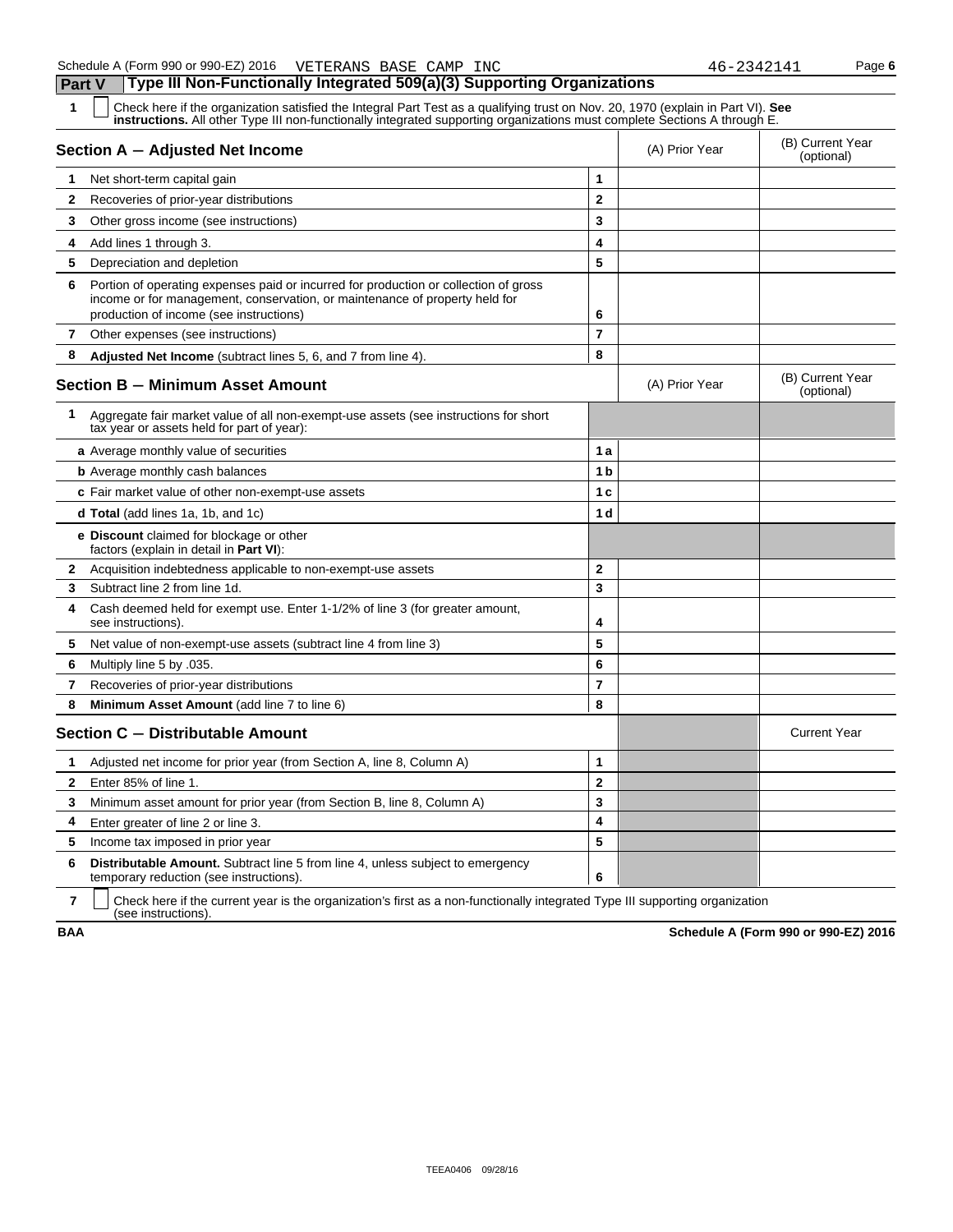| <b>Part V</b> | Type III Non-Functionally Integrated 509(a)(3) Supporting Organizations (continued)                                                                                           |                                              |                                               |                                                  |
|---------------|-------------------------------------------------------------------------------------------------------------------------------------------------------------------------------|----------------------------------------------|-----------------------------------------------|--------------------------------------------------|
|               | <b>Section D - Distributions</b>                                                                                                                                              |                                              |                                               | <b>Current Year</b>                              |
| 1             | Amounts paid to supported organizations to accomplish exempt purposes                                                                                                         |                                              |                                               |                                                  |
| $\mathbf{2}$  | Amounts paid to perform activity that directly furthers exempt purposes of supported organizations,<br>in excess of income from activity                                      |                                              |                                               |                                                  |
| 3             | Administrative expenses paid to accomplish exempt purposes of supported organizations                                                                                         |                                              |                                               |                                                  |
| 4             | Amounts paid to acquire exempt-use assets                                                                                                                                     |                                              |                                               |                                                  |
| 5             | Qualified set-aside amounts (prior IRS approval required)                                                                                                                     |                                              |                                               |                                                  |
| 6             | Other distributions (describe in Part VI). See instructions.                                                                                                                  |                                              |                                               |                                                  |
| 7             | Total annual distributions. Add lines 1 through 6.                                                                                                                            |                                              |                                               |                                                  |
| 8             | Distributions to attentive supported organizations to which the organization is responsive (provide details<br>in Part VI). See instructions.                                 |                                              |                                               |                                                  |
| 9             | Distributable amount for 2016 from Section C, line 6                                                                                                                          |                                              |                                               |                                                  |
| 10            | Line 8 amount divided by Line 9 amount                                                                                                                                        |                                              |                                               |                                                  |
|               | Section E - Distribution Allocations (see instructions)                                                                                                                       | (i)<br><b>Excess</b><br><b>Distributions</b> | (ii)<br><b>Underdistributions</b><br>Pre-2016 | (iii)<br><b>Distributable</b><br>Amount for 2016 |
| 1             | Distributable amount for 2016 from Section C, line 6                                                                                                                          |                                              |                                               |                                                  |
| $\mathbf{2}$  | Underdistributions, if any, for years prior to 2016 (reasonable<br>cause required - explain in Part VI). See instructions.                                                    |                                              |                                               |                                                  |
| 3             | Excess distributions carryover, if any, to 2016:                                                                                                                              |                                              |                                               |                                                  |
| a             |                                                                                                                                                                               |                                              |                                               |                                                  |
| b             |                                                                                                                                                                               |                                              |                                               |                                                  |
|               | <b>c</b> From 2013                                                                                                                                                            |                                              |                                               |                                                  |
|               | d From 2014                                                                                                                                                                   |                                              |                                               |                                                  |
|               | $e$ From 2015 $\ldots$ $\ldots$ .                                                                                                                                             |                                              |                                               |                                                  |
|               | f Total of lines 3a through e                                                                                                                                                 |                                              |                                               |                                                  |
|               | <b>g</b> Applied to underdistributions of prior years                                                                                                                         |                                              |                                               |                                                  |
|               | <b>h</b> Applied to 2016 distributable amount                                                                                                                                 |                                              |                                               |                                                  |
|               | <i>i</i> Carryover from 2011 not applied (see instructions)                                                                                                                   |                                              |                                               |                                                  |
|               | Remainder. Subtract lines 3g, 3h, and 3i from 3f.                                                                                                                             |                                              |                                               |                                                  |
| 4             | Distributions for 2016 from Section D,<br>\$<br>line $7:$                                                                                                                     |                                              |                                               |                                                  |
|               | a Applied to underdistributions of prior years                                                                                                                                |                                              |                                               |                                                  |
|               | <b>b</b> Applied to 2016 distributable amount                                                                                                                                 |                                              |                                               |                                                  |
|               | c Remainder. Subtract lines 4a and 4b from 4.                                                                                                                                 |                                              |                                               |                                                  |
| 5             | Remaining underdistributions for years prior to 2016, if any.<br>Subtract lines 3g and 4a from line 2. For result greater than<br>zero, explain in Part VI. See instructions. |                                              |                                               |                                                  |
| 6             | Remaining underdistributions for 2016. Subtract lines 3h and 4b<br>from line 1. For result greater than zero, explain in Part VI. See<br>instructions.                        |                                              |                                               |                                                  |
|               | 7 Excess distributions carryover to 2017. Add lines 3j and 4c.                                                                                                                |                                              |                                               |                                                  |
| 8             | Breakdown of line 7:                                                                                                                                                          |                                              |                                               |                                                  |
| a             |                                                                                                                                                                               |                                              |                                               |                                                  |
|               | <b>b</b> Excess from $2013$ $\ldots$                                                                                                                                          |                                              |                                               |                                                  |
|               | $C$ Excess from 2014 $\ldots$                                                                                                                                                 |                                              |                                               |                                                  |
|               | <b>d</b> Excess from 2015 $\ldots$                                                                                                                                            |                                              |                                               |                                                  |
|               | <b>e</b> Excess from 2016 $\cdots$                                                                                                                                            |                                              |                                               |                                                  |

**BAA Schedule A (Form 990 or 990-EZ) 2016**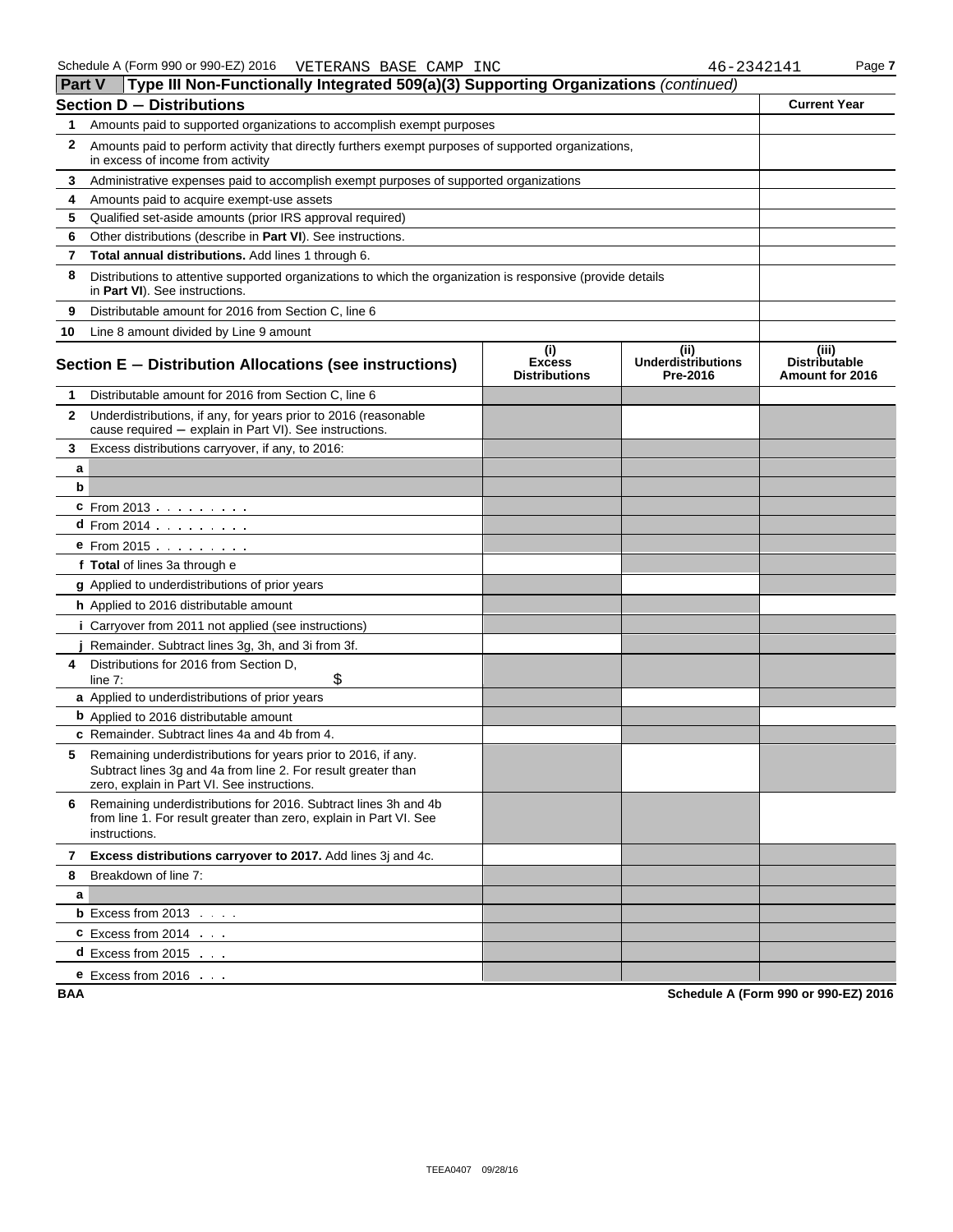**Part VI Supplemental Information.** Provide the explanations required by Part II, line 10; Part II, line 17a or 17b;Part III, line 12; Part IV, Section A, lines 1, 2, 3b, 3c, 4b, 4c, 5a, 6, 9a, 9b, 9c, 11a, 11b, and 11c; Part IV, Section B, lines 1 and 2; Part IV, Section C, line 1; Part IV, Section D, lines 2 and 3; Part IV, Section E, lines 1c, 2a, 2b, 3a, and 3b; Part V, line 1; Part V, Section B, line 1e; Part V, Section D, lines 5, 6, and 8; and Part V, Section E, lines 2, 5, and 6. Also complete this part for any additional information. (See instructions.)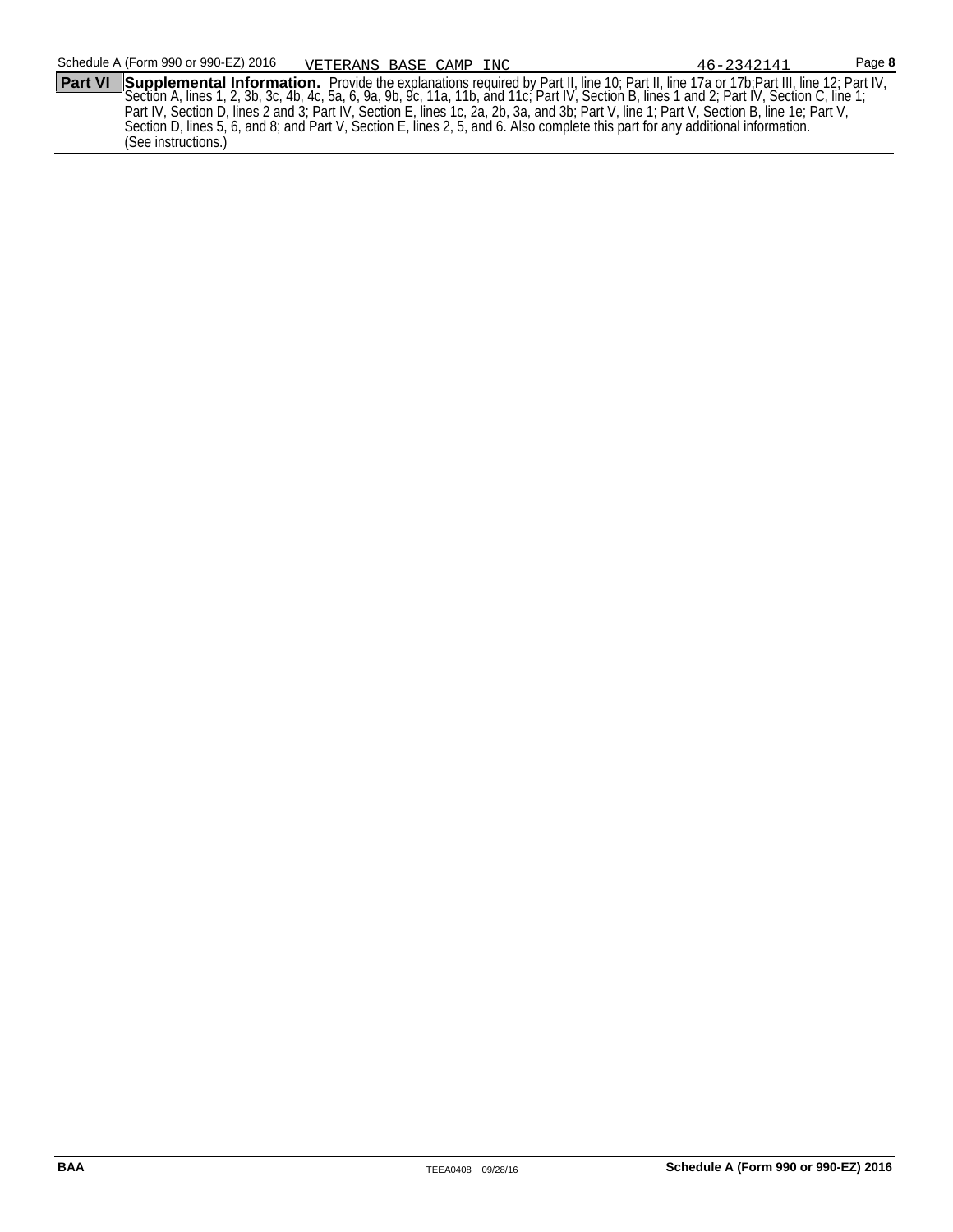Department of the Treasury<br>Internal Revenue Service

## **(Form 990, 990-EZ, Schedule of Contributors or 990-PF)**

<sup>G</sup>**Attach to Form 990, Form 990-EZ, or Form 990-PF. 2016**

Information about Schedule B (Form 990, 990-EZ, 990-PF) and its instructions is at *www.irs.gov/form990.* 

| Name of the organization              |                                                                           | <b>Employer identification number</b> |
|---------------------------------------|---------------------------------------------------------------------------|---------------------------------------|
| VETERANS BASE CAMP INC                |                                                                           | 46-2342141                            |
| <b>Organization type (check one):</b> |                                                                           |                                       |
| Filers of:                            | Section:                                                                  |                                       |
| Form 990 or 990-EZ                    | $ X $ 501(c)(<br>3<br>(enter number) organization                         |                                       |
|                                       | 4947(a)(1) nonexempt charitable trust not treated as a private foundation |                                       |
|                                       | 527 political organization                                                |                                       |
| Form 990-PF                           | 501(c)(3) exempt private foundation                                       |                                       |
|                                       | 4947(a)(1) nonexempt charitable trust treated as a private foundation     |                                       |
|                                       |                                                                           |                                       |

Check if your organization is covered by the **General Rule** or a **Special Rule.**

**Note.** Only a section 501(c)(7), (8), or (10) organization can check boxes for both the General Rule and a Special Rule. See instructions.

#### **General Rule**

For an organization filing Form 990, 990-EZ, or 990-PF that received, during the year, contributions totaling \$5,000 or more (in money or property) from any one contributor. Complete Parts I and II. See instructions for determining a contributor's total contributions.

 $501(c)(3)$  taxable private foundation

#### **Special Rules**

For an organization described in section 501(c)(3) filing Form 990 or 990-EZ that met the 33-1/3% support test of the regulations under sections 509(a)(1) and 170(b)(1)(A)(vi), that checked Schedule A (Form 990 or 990-EZ), Part II, line 13, 16a, or 16b, and that received from any one contributor, during the year, total contributions of the greater of (**1**) \$5,000 or (**2**) 2% of the amount on (i) Form 990, Part VIII, line 1h, or (ii) Form 990-EZ, line 1. Complete Parts I and II. X

For an organization described in section 501(c)(7), (8), or (10) filing Form 990 or 990-EZ that received from any one contributor, during the year, total contributions of more than \$1,000 *exclusively* for religious, charitable, scientific, literary, or educational purposes, or for the prevention of cruelty to children or animals. Complete Parts I, II, and III.

For an organization described in section 501(c)(7), (8), or (10) filing Form 990 or 990-EZ that received from any one contributor, during the year, contributions *exclusively* for religious, charitable, etc., purposes, but no such contributions totaled more than \$1,000. If this box is checked, enter here the total contributions that were received during the year for an *exclusively* religious, charitable, etc., purpose. Don't complete any of the parts unless the **General Rule** applies to this organization because it received *nonexclusively* religious, charitable, etc., contributions totaling \$5,000 or more during the year **.** . . . . . . ▶

**Caution.** An organization that isn't covered by the General Rule and/or the Special Rules doesn't file Schedule B (Form 990, 990-EZ, or 990-PF), but it **must** answer 'No' on Part IV, line 2, of its Form 990; or check the box on line H of its Form 990-EZ or on its Form 990-PF, Part I, line 2, to certify that it doesn't meet the filing requirements of Schedule B (Form 990, 990-EZ, or 990-PF).

**BAA For Paperwork Reduction Act Notice, see the Instructions for Form 990, 990-EZ, or 990-PF. Schedule B (Form 990, 990-EZ, or 990-PF) (2016)**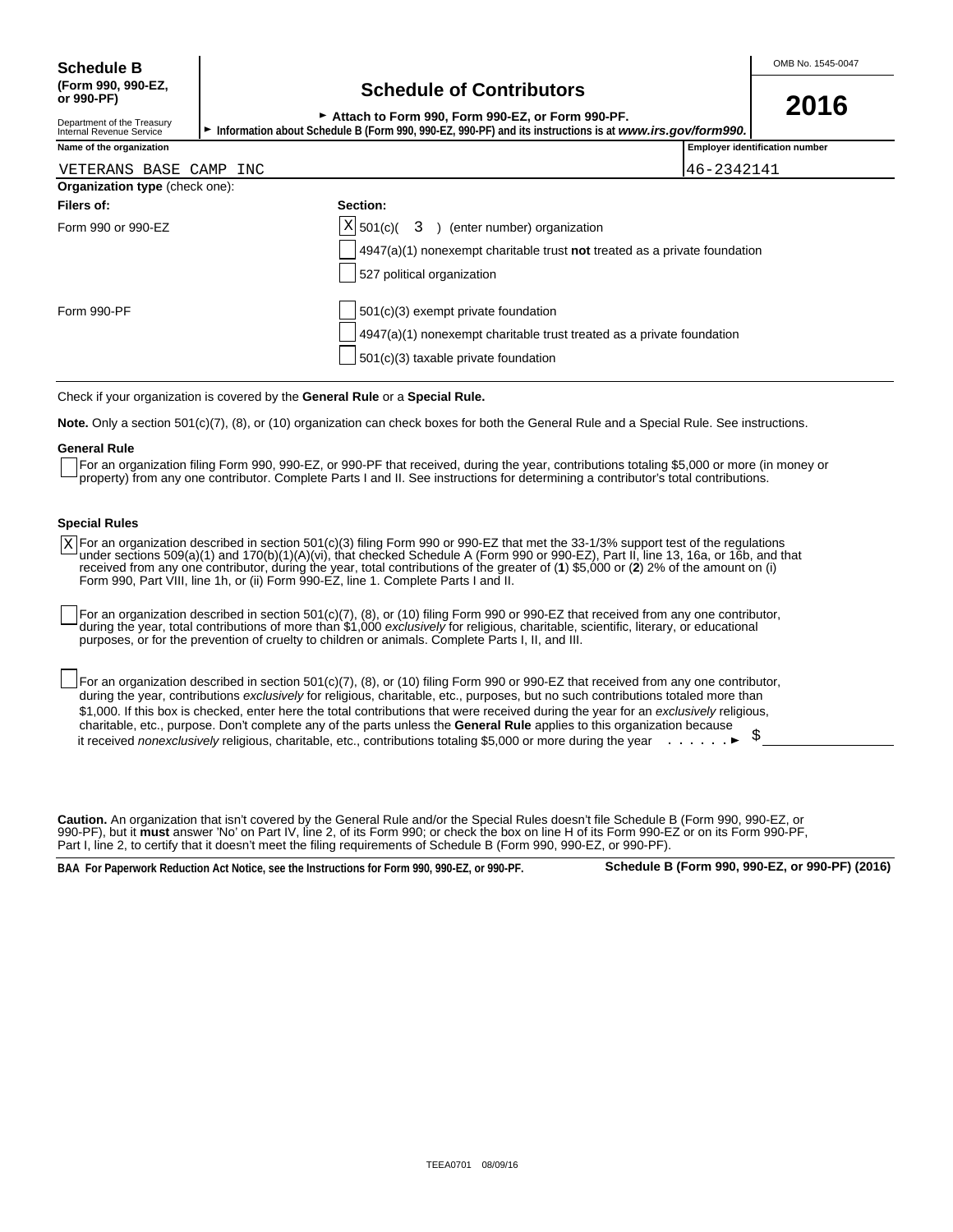# Schedule B (Form 990, 990-EZ, or 990-PF) (2016)<br>
Name of organization **Part I Part I Part I Part I Part I Part I Part I Part I Part I Part I Part I Part I Part I Part I Part I Part I Part I**

VETERANS BASE CAMP INC 46-2342141

**Employer identification number**  $o f$ 

| <b>Part I</b>        | Contributors (see instructions). Use duplicate copies of Part I if additional space is needed. |                               |                                                                                       |
|----------------------|------------------------------------------------------------------------------------------------|-------------------------------|---------------------------------------------------------------------------------------|
| (a)<br>Number        | (b)<br>Name, address, and ZIP + 4                                                              | (c)<br>Total<br>contributions | (d)<br>Type of contribution                                                           |
| $1$ .                | DARRELL CHALOULT<br>24 PALMER COURT<br>06084<br>TOLLAND<br>${\cal C}{\cal T}$                  | 17,961.                       | Person<br>Payroll<br>Noncash<br>Χ<br>(Complete Part II for<br>noncash contributions.) |
| (a)<br>Number        | (b)<br>Name, address, and ZIP + 4                                                              | (c)<br>Total<br>contributions | (d)<br>Type of contribution                                                           |
| $2 - 1$              | BRUCE MANEELEY<br>65 RYE STREET<br>06074<br>SOUTH WINDSOR<br>CT                                | 8,000.                        | Person<br>Payroll<br>Noncash<br>X<br>(Complete Part II for<br>noncash contributions.) |
| (a)<br>Number        | (b)<br>Name, address, and ZIP + 4                                                              | (c)<br>Total<br>contributions | (d)<br>Type of contribution                                                           |
|                      |                                                                                                |                               | Person<br>Payroll<br>Noncash<br>(Complete Part II for<br>noncash contributions.)      |
| (a)<br><b>Number</b> | (b)<br>Name, address, and ZIP + 4                                                              | (c)<br>Total<br>contributions | (d)<br>Type of contribution                                                           |
|                      |                                                                                                |                               | Person<br>Payroll<br>Noncash<br>(Complete Part II for<br>noncash contributions.)      |
| (a)<br>Number        | (b)<br>Name, address, and ZIP + 4                                                              | (c)<br>Total<br>contributions | (d)<br>Type of contribution                                                           |
|                      |                                                                                                |                               | Person<br>Payroll<br>Noncash<br>(Complete Part II for<br>noncash contributions.)      |
| (a)<br>Number        | (b)<br>Name, address, and ZIP + 4                                                              | (c)<br>Total<br>contributions | (d)<br>Type of contribution                                                           |
|                      |                                                                                                |                               | Person<br>Payroll<br>Noncash<br>(Complete Part II for<br>noncash contributions.)      |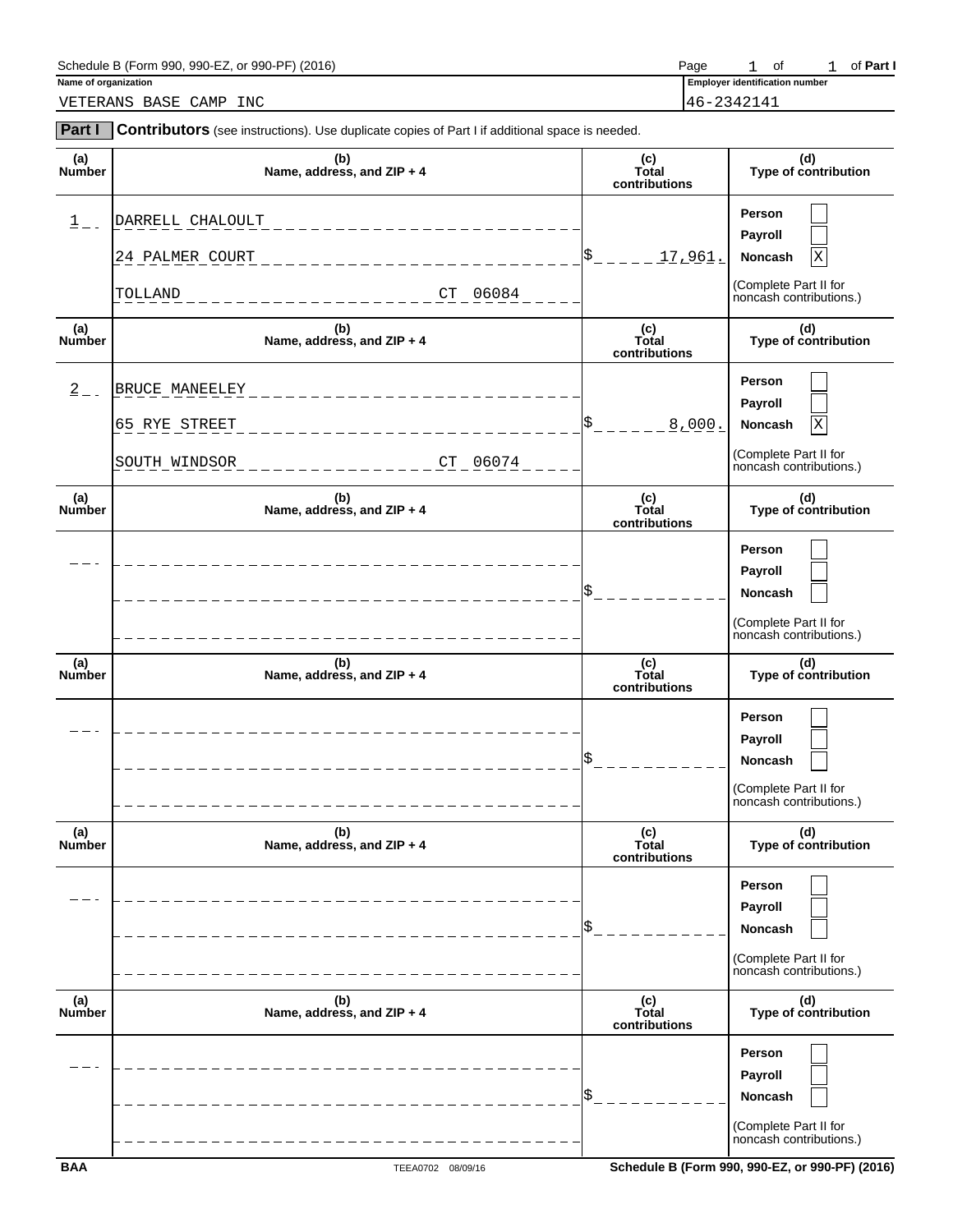### Schedule B (Form 990, 990-EZ, or 990-PF) (2016) **Page** 1 to of **Part II** control of **Part II** control of **Part II**

| Name of organization |
|----------------------|
|----------------------|

**Employer identification number**  $1$  to

VETERANS BASE CAMP INC 46-2342141

| <b>Part II</b>            | Noncash Property (see instructions). Use duplicate copies of Part II if additional space is needed. |                                                |                      |  |
|---------------------------|-----------------------------------------------------------------------------------------------------|------------------------------------------------|----------------------|--|
| (a) No.<br>from<br>Part I | (b)<br>Description of noncash property given                                                        | (c)<br>FMV (or estimate)<br>(see instructions) | (d)<br>Date received |  |
| $1 = -$                   | PROPERTY AND SERVICES                                                                               |                                                |                      |  |
|                           |                                                                                                     | 17,961.                                        | 12/31/16             |  |
| (a) No.<br>from<br>Part I | (b)<br>Description of noncash property given                                                        | (c)<br>FMV (or estimate)<br>(see instructions) | (d)<br>Date received |  |
| $2 - - -$                 | PROPERTY AND SERVICES                                                                               | 8,000.                                         | 12/31/16             |  |
| (a) No.<br>from<br>Part I | (b)<br>Description of noncash property given                                                        | (c)<br>FMV (or estimate)<br>(see instructions) | (d)<br>Date received |  |
|                           |                                                                                                     |                                                |                      |  |
| (a) No.<br>from<br>Part I | (b)<br>Description of noncash property given                                                        | (c)<br>FMV (or estimate)<br>(see instructions) | (d)<br>Date received |  |
|                           |                                                                                                     |                                                |                      |  |
| (a) No.<br>from<br>Part I | (b)<br>Description of noncash property given                                                        | (c)<br>FMV (or estimate)<br>(see instructions) | (d)<br>Date received |  |
|                           |                                                                                                     |                                                |                      |  |
| (a) No.<br>from<br>Part I | (b)<br>Description of noncash property given                                                        | (c)<br>FMV (or estimate)<br>(see instructions) | (d)<br>Date received |  |
|                           |                                                                                                     |                                                |                      |  |
|                           |                                                                                                     |                                                |                      |  |

**BAA Schedule B (Form 990, 990-EZ, or 990-PF) (2016)**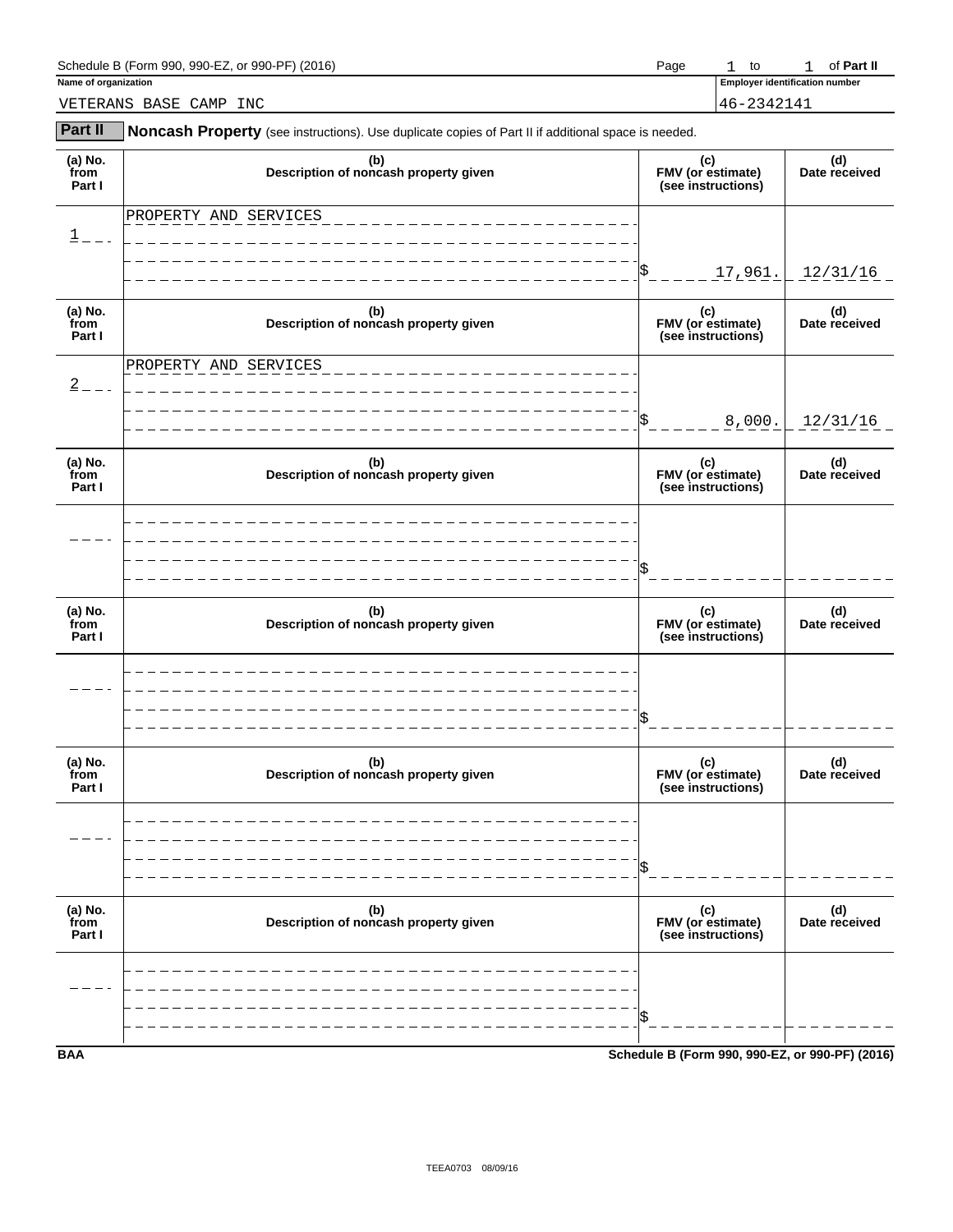| <b>SCHEDULE O</b> |                      |
|-------------------|----------------------|
|                   | (Form 990 or 990-EZ) |

### SCHEDULE O **combination to Form 990 or 990-EZ COMB No. 1545-0047**

**(Form 990 or 990-EZ) Complete to provide information for responses to specific questions on Form 990 or 990-EZ or to provide any additional information. 2016** Attach to Form 990 or 990-EZ.

**Department of the Treasury <b>Information about Schedule O** (Form 990 or 990-EZ) and its instructions is **Open to Public**<br>Internal Revenue Service **Inspection at** *www.irs.gov/form990.* **at 1.6 and its instructions is** 

Name of the organization **Employer identification number Employer identification number** 

VETERANS BASE CAMP INC 46-2342141

Pt V, Line 44d NO INDOOR TANNING SERVICES ARE PROVIDED